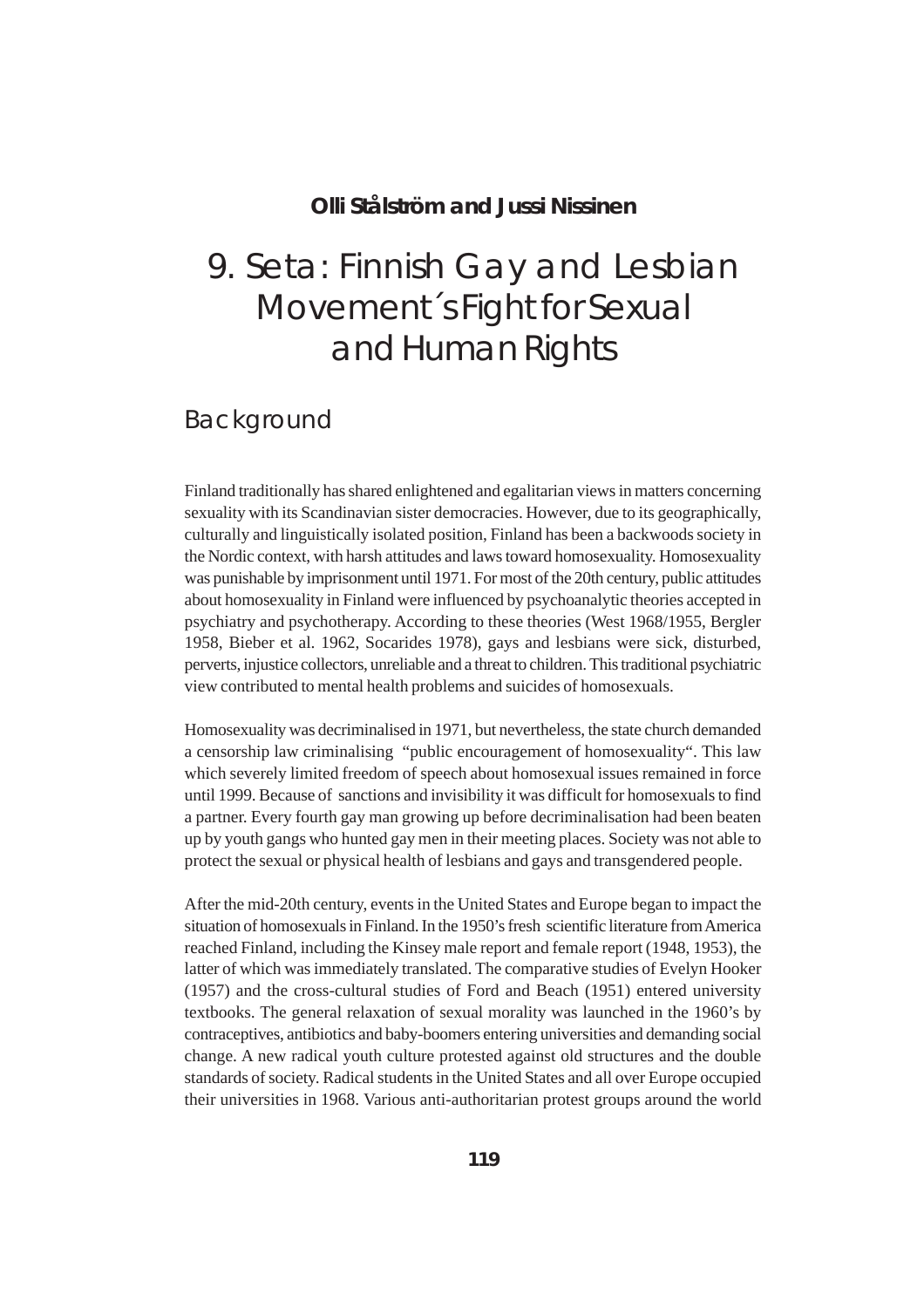sprang up (black civil rights movement, new feminist movements, anti-Vietnam war protest groups) providing a model for Finnish movements, such as the radical feminist Group 9, the movement to defend mental patients, homeless alcoholics and sexual minorities (the November movement), as well as SEXPO, the general sexual policy and education organisation. The first homophile organisation was founded in the heydays of the 1960's with a radical charter but it soon relapsed to an underground secret mode of work. Time was not yet ripe.

New ideas were brought to Finland by women who had been in touch with French feminism (de Beauvoir) and Swedish left-wing feminism and by men who had participated in the radical events of Stonewall (New York), Copenhagen or Amsterdam in the late 1960's. Another important event was the radicalisation of the homophile movements, which finally lead to the deletion of the sickness label by the American Psychiatric Association in 1974.

# Organisation for Sexual Equality: SETA

#### **Founding and charter**

In 1974 a new gay and lesbian liberation organisation SETA (SETA is an abbreviation for the Finnish words meaning sexual equality) was founded. From the beginning it was an open societal pressure group and became involved in political lobbying, demonstrations, and disseminating information.

The main philosophical principles of SETA are equality, inclusiveness, integration and confrontation. Thus, SETA is open to anyone who supports the principle of equality between the genders and between people of various sexual preferences. In practice this has meant, for instance, gender parity. The number of chairpersons in SETA's history has been equal in terms of gender (6-6). Inclusiveness means that individuals with various sexual orientations and gender identities are welcome. Transgendered people have been part of SETA from the very beginning. Integration is the principle originating from the experiences during the second world war of the Dutch gay and lesbian movement. Gays, lesbians and transgendered people would be too isolated without having as friends and supporters a large number of those, who value the equality of all humans. Confrontation means that sexual minorities must proudly come out of the closet and publicly demand their rights, through demonstrations, if necessary.

The question of inclusiveness has led to frequent discussions of the categories of "sexual minorities". Several members of the Finnish religious right have protested against the idea of sexual equality by warning that homosexuals always exaggerate their numbers and that if homosexuality is accepted, it may lead to other deviations like paedophilia, even necrophilia. These fears are irrational and unfounded. A thorough literature review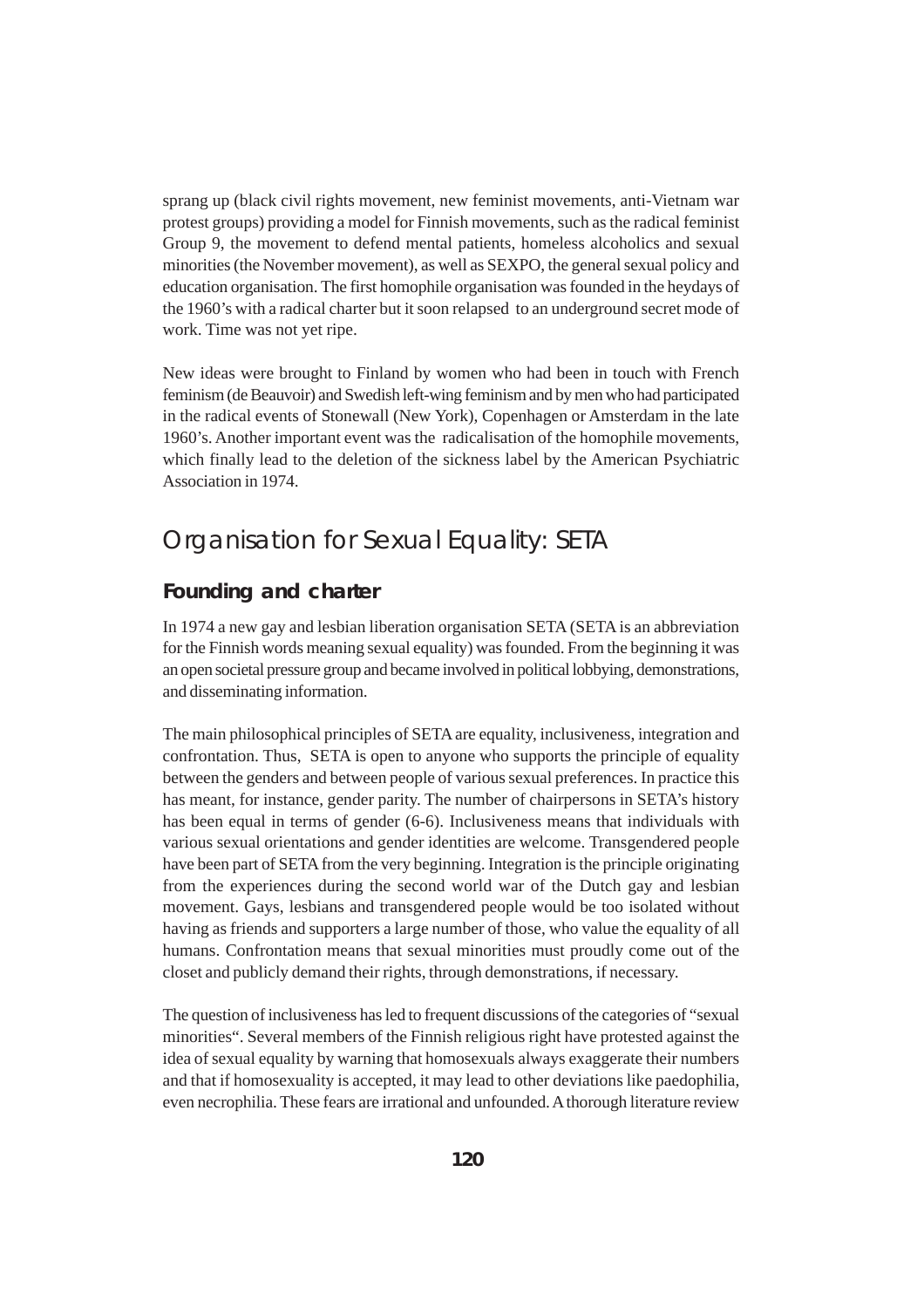was done by the American Supreme Court before its Colorado Amendment 2 decision in 1996 to grant complete legal equality to gays and lesbians. The Court concluded that there is no connection between being gay or lesbian and paedophilia (see Stålström 1997).

The principle of integration led to the establishment of several contacts and allies such as the Finnish Mental Health Association, the sexual political organisation SEXPO, and leading scientists in the field of sociology, public health and social policy. Practical cooperation with the Department of Sociology started on a very intensive level in the first few years. SETA also recruited both ordinary and famous parents of its members. All political parties were contacted bringing several supporters. Several straight human rights lawyers were recruited to SETA's work. For example, human rights lawyer Tarja Halonen, has given unrelenting support to the cause of sexual equality. When SETA was founded in 1974 she participated in the first ever public panel discussion on sexual equality, and in 1980-81 she served as chairwoman for SETA. As the Foreign Secretary of Finland she has publicly criticised countries that still formally oppress sexual minorities. Tarja Halonen was elected as the president of Finland in the spring of 2000.

SETA's main demand was total legal and social equality for lesbians, gays and transgendered people. It was understood that many of the social, mental and sexual health problems of sexual minorities were mainly caused by societal oppression and the necessity to hide. This shame and fear of discovery led to a double life and contributed to the so-called stigma signs characteristic of other oppressed minority groups. SETA articulated this oppression in its charter based on the United Nations Declaration of Human Rights, according to which all human beings are equal and share the same fundamental human rights.

#### **Fight for the freedom of speech and anti-discrimination reform**

When homosexuality was decriminalised in 1971, a law setting a higher age of consent for homosexual relations compared to heterosexual relations and a censorship law were introduced in the Sexual Offences Code because of requirements of the religious right. The bishops of the State Church of Finland warned in their formal statement that homosexuality is a disease and a sin and can quickly spread by seduction unless a censorship law is enacted against it. The Church and its psychiatric expert demanded a paragraph criminalising "public encouragement of sexual relations between members of the same sex". Complaints were made against the Finnish Broadcasting Company from the early 1970's about allegedly violating this paragraph. Although nobody was ever convicted of "encouraging homosexuality", the public threats from the religious right led to censorship on homosexuality in the electronic media in the 1970's and 1980's. Many excellent programs were shelved.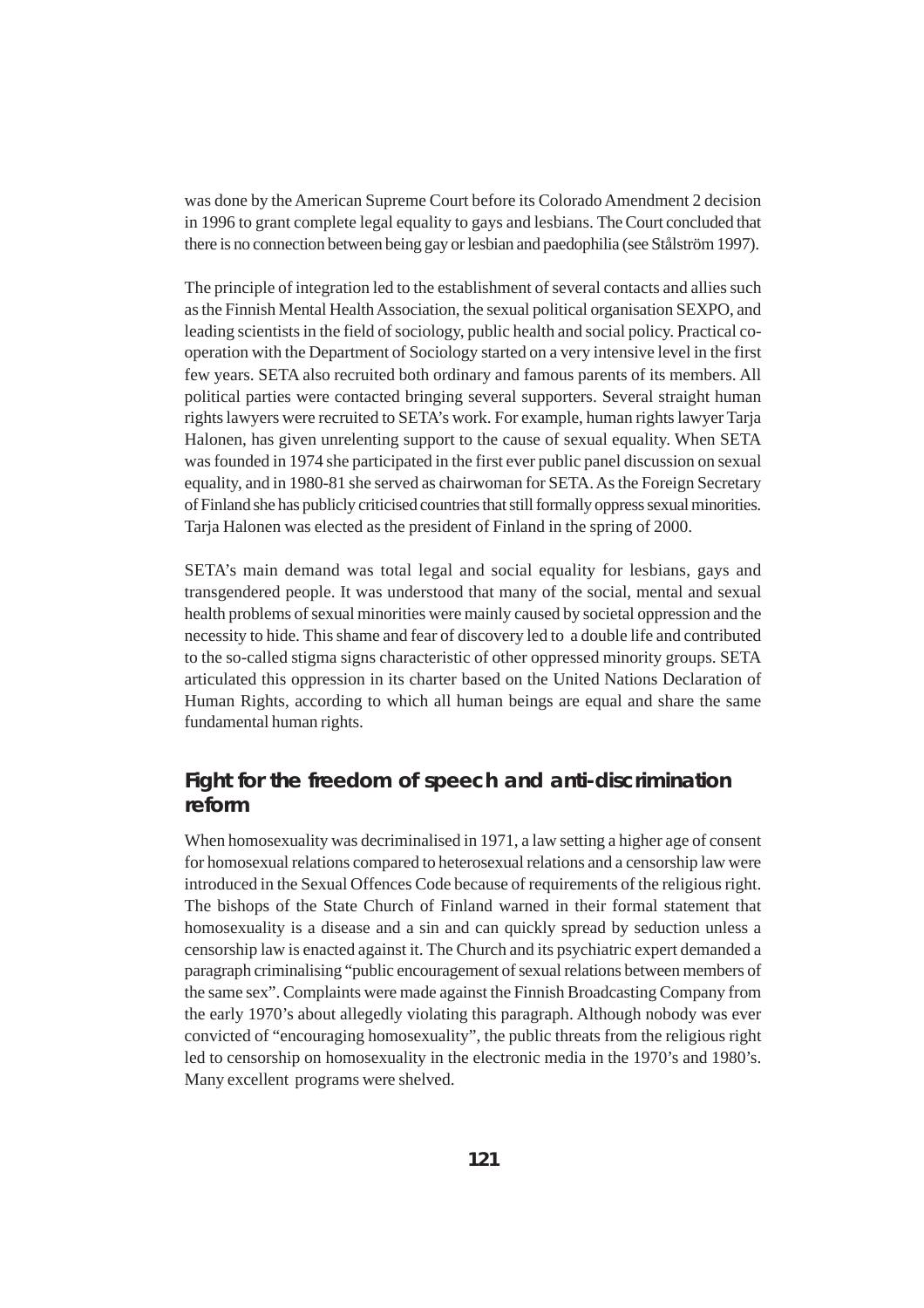SETA took the censorship issue of Finland to the United Nations Human Rights Committee in 1978, who discussed the matter for three years. The decision of the Human Rights Committee was a landmark case, because it revealed a weakness in the United Nations' rules. If nobody has been punished in a court because of a censorship law, there is nothing the UN Human Rights Committee can do. The UN mandate is to protect individuals from violation of human rights but it cannot oppose a law such as the censorship law of Finland as long as nobody has been convicted on the basis of the law.. For several years SETA members tried to get themselves arrested by holding street demonstrations in Helsinki and publicly encouraging love between members of the same sex. The police always collected the placards as evidence but no one was ever convicted. The state knew that the UN Human Rights Committee would be able to act as soon as the first Finn had been convicted of 'encouragement'.

SETA's representative was invited to a large symposium on homosexuality at the Madrid World Psychiatric Association annual conference in 1996. There Finland's case was discussed and received further visibility. Several leading figures in psychiatry criticised the undemocratic practices in Finland. The Director of Foreign Affairs of the American Psychiatric Association sent letters to the Finnish Ministry of Justice and the Chairperson of the Finnish Psychiatric Association.

The fight for freedom of speech and anti-discrimination reform took a quarter of a century because of the opposition and lack of support from politicians. Very few politicians wanted to be regarded as working for gays and lesbians. Reform measures were incorporated in a major revision of the Sexual Offences Code. Because of the large number of topics considered in this code, homosexuality issues received less attention. The large General Revision of the Sexual Offences Code finally equalised the age limits for sexual relations for homosexuals and heterosexuals and deleted the censorship paragraph, when it became a law on January 1, 1999.

In its charter SETA also demanded that all anti-discrimination laws be extended to also cover homosexuality in the same way that characteristics such as sex, age, race, language and religion were grounds for non-discrimination. A large  $(N=1051)$  sociological lifestyle study conducted at the University of Helsinki in 1982 (Sievers et al. 1984) revealed widespread discrimination against gays and lesbians. Although it has been very common to hide one's sexual preference, 21% of men and 12% of women had been targets of name-calling because of actual or suspected homosexuality. Three-fourths of respondents had heard the word "homo" used as a common slur. A minority of men and women also reported discrimination against them in hiring for jobs, by employers and work colleagues, and from officials and courts. It was also rather common for doormen to refuse entrance to those they thought looked like they were homosexuals. Homosexuals were also prevented from congregating in certain restaurants. The lack of safe meeting places exposed gay men to harsh violence.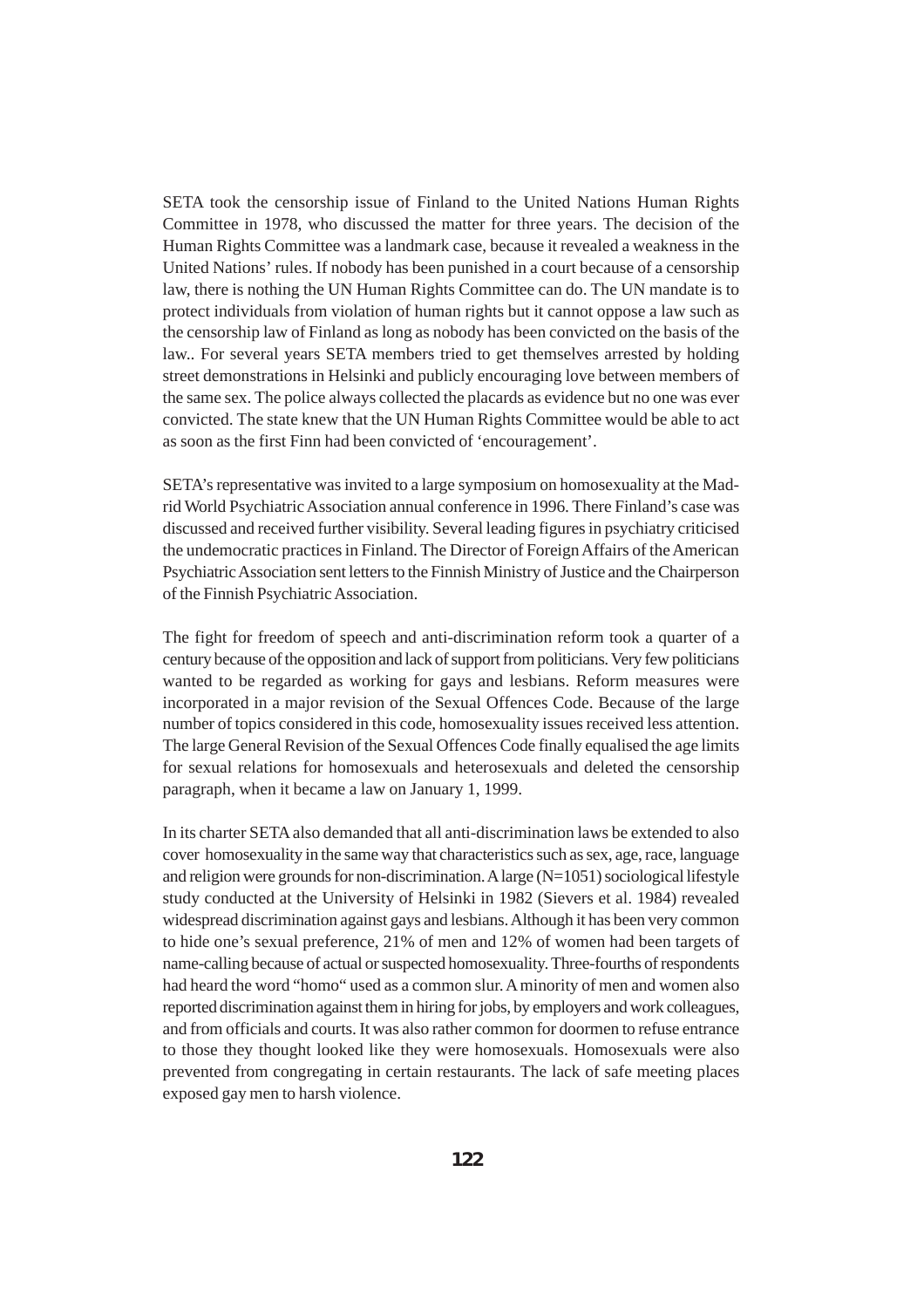SETA lobbied hard together with human rights lawyers, Ministers of Justice, Parliamentarians and trade unions to bring all indirect and direct job discrimination to an end. This was achieved in the over-all reform of all existing anti-discrimination laws in 1995 by adding the words "sexual orientation" to the list of other protected qualities such as age, gender, religion, language and ethnicity. These anti-discrimination laws (i) prohibit libel, insult or agitation against a group of people, (ii) prohibit discrimination in the exercising of a trade or profession, serving the general public, exercising official authority or other public function, or arranging public events or meetings, and (iii) prohibit discrimination against a job-seeker or an employee.

SETA's main legal demand was fulfilled when the Finnish Constitution was amended in 1995 in such a way that the text accompanying the Government bill explicitly mentions "sexual orientation" as an example of "other reason related to the person". This puts Finland among the first nations in history to grant constitutional equality to gays and lesbians.

These legal changes, together with increased media visibility and support have removed a large number of social problems. Discrimination in restaurants, which used to be a problem, has practically ceased and is not tolerated by law. For example, a restaurant doorman who violently removed two men for kissing each other in 1998, was ordered to pay a fine because of discrimination.

SETA's charter of 1976 demanded that same gender partnerships be granted equal status with heterosexual partnerships in the law. Lesbians, gay men and bisexuals need formal recognition of their partnership status and legal protection similar to that of heterosexual couples. SETA has lobbied for legal recognition of their relationships for this would improve their societal position and confirm the importance and significance of these love relationships for gays and lesbians. SETA has also requested that partners of gay and lesbian parents be recognised as legal parents. In the 1990's SETA has increasingly focused on various forms of partnership and parenting. An organisation called "The Rainbow Families" was founded in the 1990s to support lesbian, gay, bisexual and transgendered families. It also provides new information and discussion on various family forms and the needs and rights of children of these couples. In addition it acts as a support network for these new "alternative families" or "families of choice".

The "family committee" of the Finnish Ministry of Justice acknowledged in its report of 1992 that same-gender couples ought to be included in the legal system of marriage. The Centre for Family Affairs of the Lutheran State Church voiced a dissenting opinion. The matter was presented to the Parliament in a Private Member's Bill introduced by Member of Parliament, Outi Ojala, MEP, in 1993. This created a lively discussion in the Parliament and the media. The Legal Committee of the Parliament did not introduce the draft Bill to the Parliament, because the general assumption at that time was that it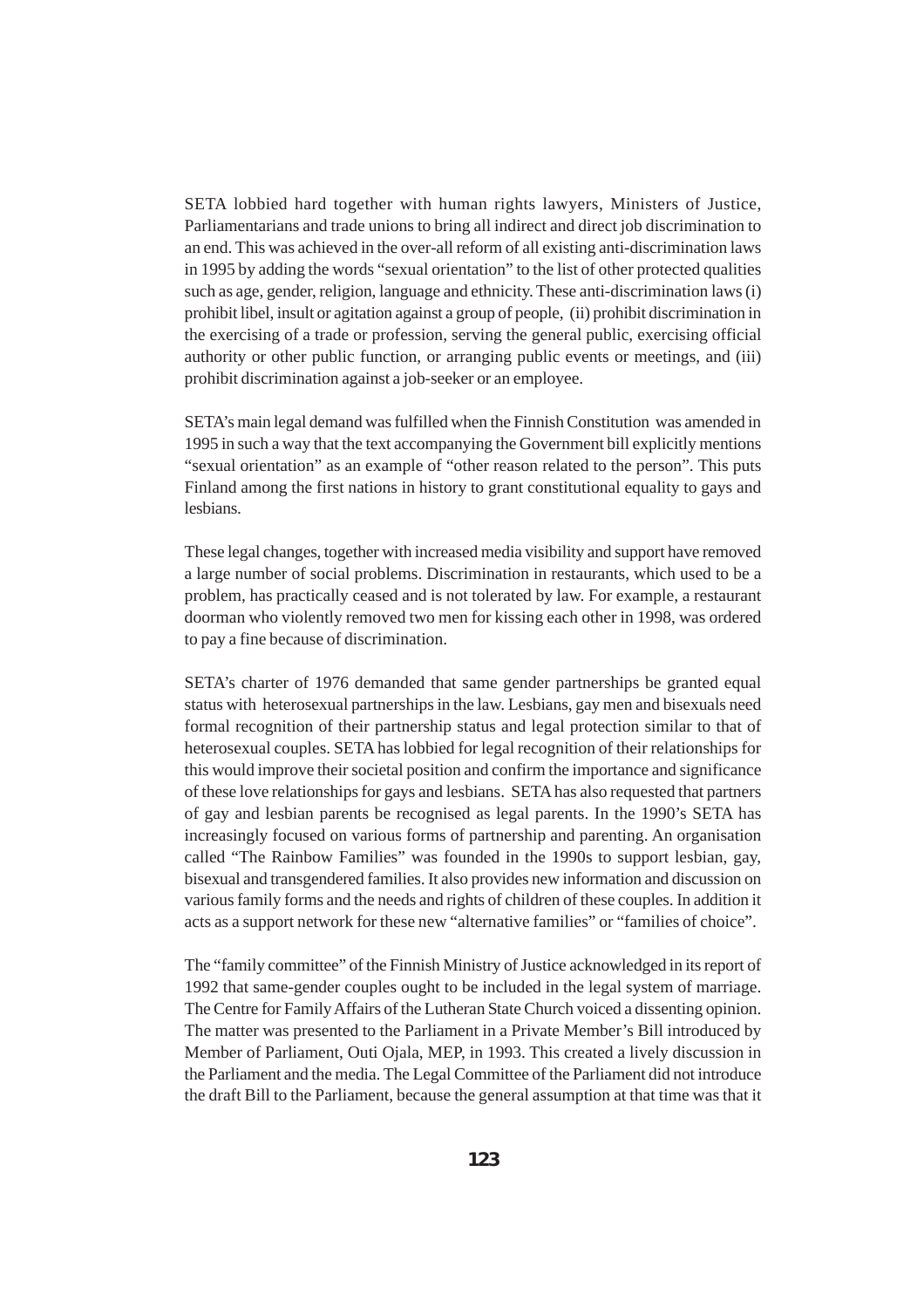would not be passed, especially if it included the right to adoption. At the same time a public opinion poll was carried out indicating that 45% of the Finns were for the legal recognition of same-gender couples and 35% were against it, with the rest undecided (Hiltunen 1996). The Ministry of Justice set up a committee with SETA representation in 1997 to prepare a legislative initiative for the formal recognition of gay and lesbian relationships. The committee submitted its report in 1999. The committee's legislative initiative did not include the right to internal adoption. At the present the law reform is being blocked by the resistance of the state church of Finland.

Artificial fertilisation has been possible in Finland for individual women or lesbian couples. However, a parliamentary committee submitted its report on legislating artificial fertilisation in 1998 in which lesbian couples and single women were excluded from fertilisation treatments. This created a public debate and the final reading in the Parliament was postponed.

#### **Media in Finland**

SETA's charter holds the media responsible for information on and attitudes towards sexual minorities. From its inception SETA has provided information and news to the media, monitored it closely, and corrected misrepresentations.

During the 1950's and early 1960's homosexuality was under a blanket of silence. The silence was only broken by the rare scandal or a crime involving a victim who was homosexual. An important example occurred in the mid-1960's when one of the sensation-seeking tabloid newspapers infiltrated an ordinary gay man's home in order to make a provocative lead story of homosexual life in Helsinki. After the story's release, the man was immediately recognised and endured unnecessary suffering and harassment. The police, for instance, refused to give him a driver's licence. This piece of sensationalist journalism raised a lot of protests in the general public and nearly one hundred journalists, artists and culture personalities, including the next archbishop, signed a written protest against gay hunting in the tabloid press.

In the 1960's and 1970's the laws on pornography were relaxed. This created a large market for pornographic, sensation-seeking journals which started to use homosexuality as a bait to get readers interested in "abnormality". This made the media image of a homosexual even worse, from total silence to exaggeration and sensationalism.

SETA demanded that the media stop publishing false, libellous or misleading statements about sexual minorities and that the National Press Opinion Board criticise media members who publish unethical texts about sexual minorities. SETA reminded the state-controlled Finnish Broadcasting Company that, according to its own charter, it has the responsibility to promote tolerance toward minorities, and thus it should also promote tolerance toward sexual minorities. Board members of SETA made several visits to the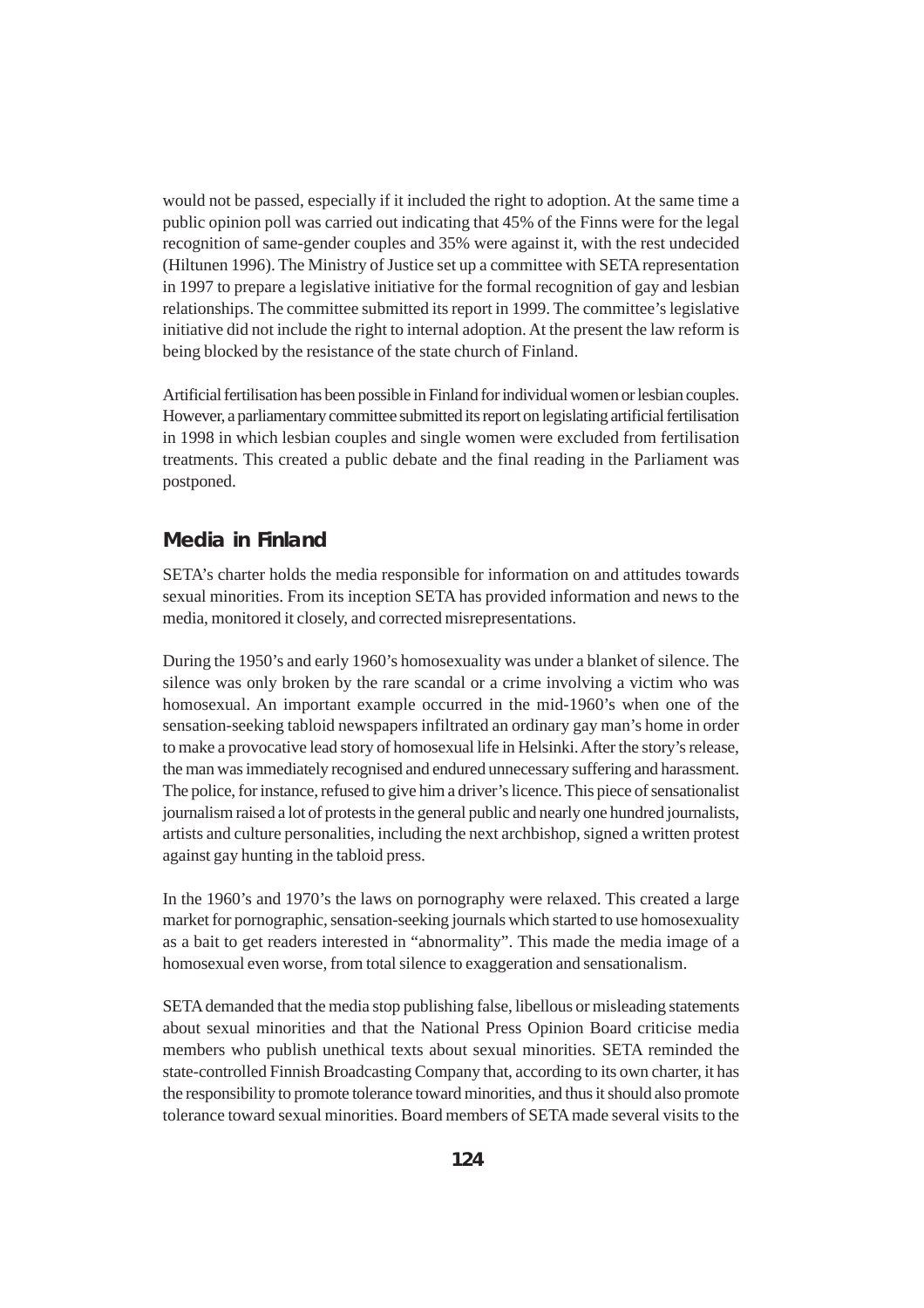lawyer and Director General of The Finnish Broadcasting company, after a program on homosexuality had been censored.

During the first years SETA was frequently attacked by the conservative and the Christian press. The National Press Opinion Board handled three formal complaints by SETA against this sector of the press. In the first case a conservative newspaper accused gay liberation of harming children. A Christian newspaper compared homosexuals to criminals and terrorists. Another Christian newspaper accused homosexuals of child abuse. All these complaints were thoroughly examined by the Board, which found them to violate the ethical norms of journalism in Finland. Each paper had to publish the decision of the Board on its own pages.

SETA was gradually able to recruit a number of leading journalists to its ranks and started to make an impact on the media. SETA also collected, translated and disseminated scientific information to journalists and experts. Members of SETA have written dozens of articles for the general and scientific press, entries for medical encyclopaedias as well as other educational material and appeared in radio and television interviews. SETA cooperated in the beginning of the 1980's with a sociological research group to carry out a large lifestyle study, which made it possible to publish a textbook of homosexuality for the general public (Sievers et al 1984).

One of the demands of SETA's 1976 charter was that public and scientific libraries should acquire new and relevant literature. Several university libraries co-operated and the Helsinki University Social Sciences Library ordered almost 200 volumes on homosexuality in the 1990's. Members of lesbian and gay research groups have collected a 78-page bibliography of gay and lesbian literature in Finland, available in the internet (Stålström 2000), which is continually updated. General and scientific information about homosexuality is now generally and widely available in libraries, bookstores and organisations. The way the nonsensational media handles homosexuality has been almost normalised in Finland. Gays and lesbians are generally portrayed as ordinary people. Nevertheless, some fringe organisations, influenced by the American religious right, occasionally cause problems with their unrelenting war against homosexuality.

#### **School education**

SETA's charter notes that school education in Finland about sexuality has traditionally been one-sided, even faulty. All school books in the 1970's, if they mentioned anything at all about same gender attraction, considered homosexuality a psychological deviation. SETA demanded that human relations and sexuality must be integrated in all subjects and considered from a societal perspective. Sex education must not only be the inculcation of existing norms but the school must give information about different normative systems and the possibility of changing norms. Homosexuality must not be taught as a deviant form of behaviour but as a form of sexuality and love equal in value to heterosexuality.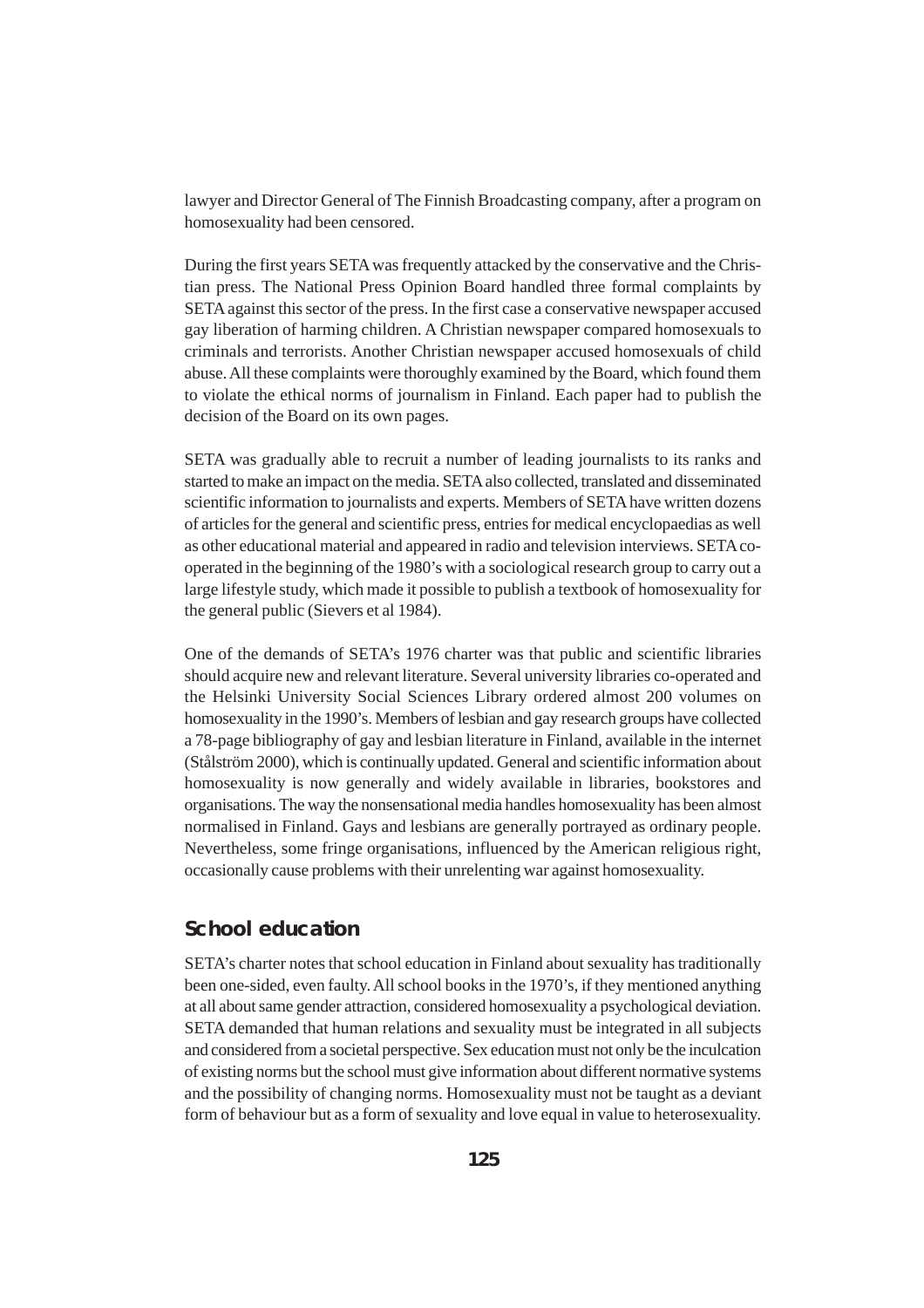The principle of integration of sexual minorities into general education on human relations and sexuality was accepted by the National Board of Education in the 1970's. There have been great difficulties, however, in updating the schoolbooks. In the beginning of the 1990's most high-school books still either totally omitted homosexuality or presented it as some kind of psychological or medical problem (Heikkinen 1991). SETA has constantly been in touch with writers of school books and in many cases they have stopped the pathologisation of homosexuality. SETA has also sent members of its information group to schools to give educational talks and to tell what it is like to live as a lesbian or gay person. Finnish sexology has been developing, but old attitudes defining same-sex love as an inferior substitute for heterosexual relationships or as deviant behaviour still need to be critically examined. A recently published textbook written by lesbian and gay scientists (Lehtonen, Nissinen, Socada 1997) is now available for educational, health, and social work professionals.

#### **Scientific research**

SETA's charter of 1976 notes that research on homosexuality has traditionally been directed towards finding the cause of homosexuality and developing prevention mechanisms or cure for homosexuality. It claims that all research at that time was unreliable and methodologically flawed in making generalisations from a small number of mental patients to the whole gay and lesbian population. In addition, research had neglected to consider the effect of societal attitudes, laws and other norms on the mental health of homosexuals.

SETA demanded that the state and organisations responsible for the funding of scientific research concentrate on funding studies which look at the causes of prejudice and discrimination against racial, religious and sexual minorities. Research must chart the social problems caused by discrimination and plan ways of overcoming them. Several research projects have been carried out by universities, some of them with the support of SETA.

The largest lifestyle study was published in 1984 (Sievers et al. 1984) in which 1051 lesbians and gay men from all around Finland responded to questions taken from the large Kinsey-institute study (Bell & Weinberg 1978). According to the results the majority of men and women had realised their sexual orientation before the age of 15 and more than a third said they had realised it as long as they could remember. The majority of men hid their homosexuality from their workmates and family members, including mother and father. Women were more open. The majority of lesbians lived in a couple relationship and about one half of men replied they also have a steady couple relationship. Twelve percent of men and 16% of women responded that they had very rare or no sexual contacts.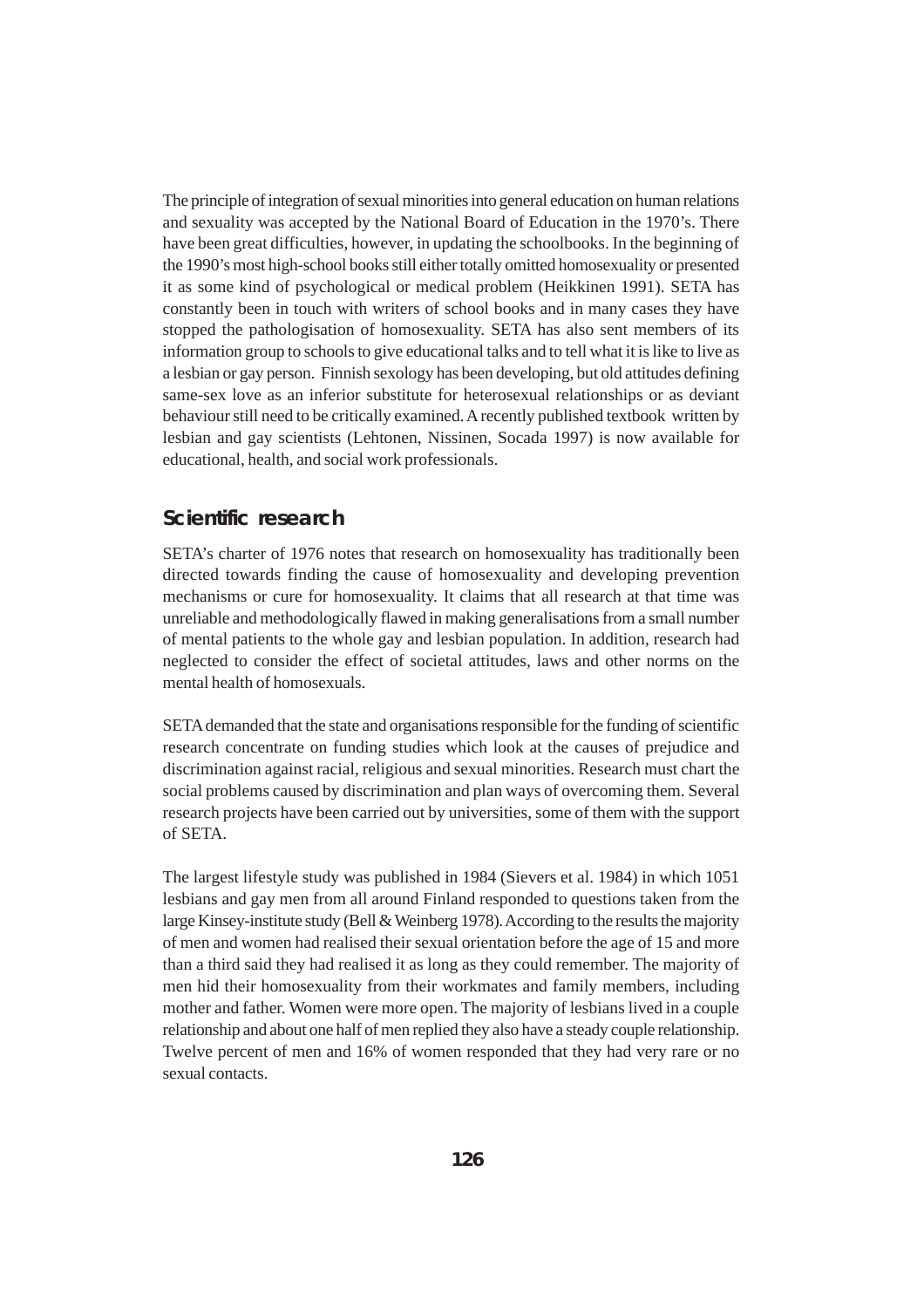In 1997 the European Union and the Finnish Ministry of Social Affairs and Health started to fund a research project looking at men who have sex with men. The findings from this quantitative and qualitative study were published Huotari and Lehtonen (1999). The results of the survey, carried out at the HIV Foundation with the practical help of SETA, comprising 750 replies indicate that the sex life of Finnish gay and bisexual men is relatively reserved and safer sex practices very common. The majority of the responding men had a regular partner, although the modal pattern was having one regular partner and casual sex on the side. The favourite sexual techniques cited by most respondents were kissing and caressing, full body contact, mutual masturbation, fellating and being fellated. About two thirds of respondents included anal sex as a favourite sexual activity and the majority reported condom use with casual partners.

The non-use of condoms was mainly attributed to alcohol and its effect on lowering judgement but also to the intensity of the situation and infatuation. Condom availability is low in gay bars and sex saunas. There are technical problems with their use as well as condom slippage and breakage. Respondents reported a high level of knowledge about HIV/AIDS. Yet, risk of infection from a steady partner was not fully acknowledged. Similar findings of high STD transmission rates from regular partners were also reported in a recent Finnish study involving heterosexuals. Regular partners often have unprotected sex even though one or both may have had unprotected sex with others. In addition to adherence to condom use in casual sex, clearly a new ethic of openness about sex is necessary in all sexual relationships, including those with a regular partner. Nearly two thirds of the gay men in this sample reported never having had an STD (including HIV).

#### **Psychiatry and mental health services**

SETA's charter of 1976 notes that homosexuality was still classified as a "disorder of sexual behaviour" in the Finnish classification of diseases. The prevailing psychiatric views of that time came from American psychoanalysts, mainly Irving Bieber. The leading psychiatric textbook (Achté et al. 1976) classified homosexuality as a deviance and disorder. Homosexuals were described as incapable of human relationships and victims of pathological parenting, prone to various psychiatric illnesses. In his earlier psychoanalytic texts Achté recommended electric shocks as "punishment" for homosexuality. Based on rat observations he concluded that homosexuality is a "substitute".

SETA demanded that homosexuality be deleted from the national classification of diseases and that psychiatric textbooks be updated to include information other than that obtained from psychoanalytic patient samples (Bieber et al. 1962, Socarides 1978). SETA noted that although sexual minority behaviour is not a disorder, discrimination and societal pressure can lead to mental problems and suicidal thoughts unless proper help is available.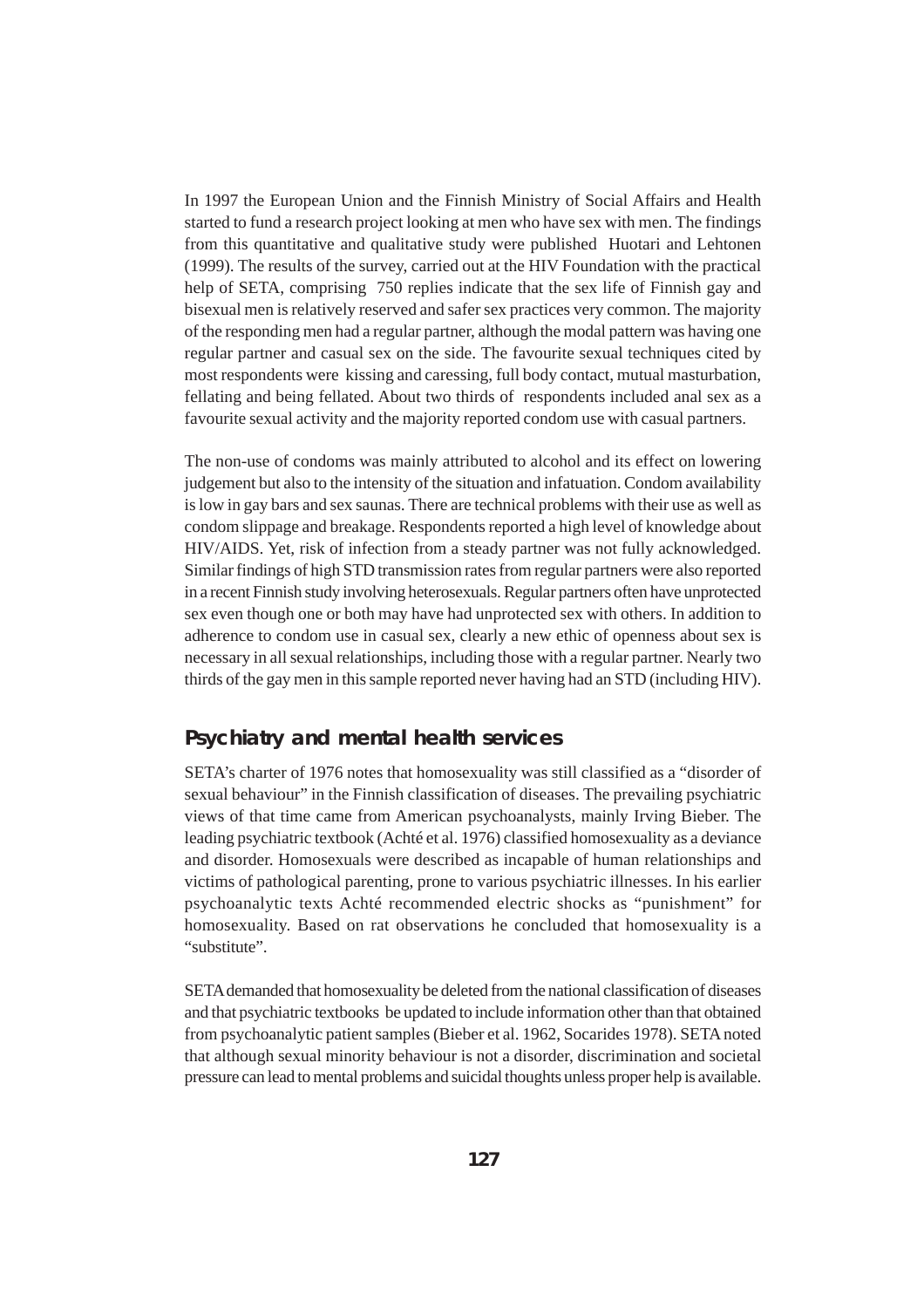SETA urged a total revision of texts about homosexuality in psychiatric and medical textbooks and in the field of mental health education and suicide prevention.

The confrontation between SETA and the old-school psychiatrists led to a deadlock lasting for a quarter of a century. The main protagonist of the sickness label, professor Achté, publicly stated that the books he values most are the Bible and Kaplan-Sadock's Textbook of Psychiatry. That text follows the "adaptational" psychoanalytic views of Sandor Rado (1940), who revised Freudian theory of homosexuality. Rado held that Freud was mistaken in assuming a basic bisexual potential in all human beings. Rado and his followers also tried to refute Freud's claim that homosexuals can be quite healthy mentally. A change of international significance is that the Gadpaille text on homosexuality has been accurately updated by professor Terry Stein whereas most earlier editions of the (Kaplan-)Sadock textbook spread the psychoanalytic sickness classification for decades. The newest edition refrains from psychoanalytic stereotypes and now defines homosexuality as a normal variation of sexuality (Stein 2000).

SETA strongly lobbied the National Board of Health, which finally declassified homosexuality from the national classification of diseases in 1981. The old school psychoanalysts never changed their attitudes and the sickness perspective of homosexuality spread to medicine and curricula for high-schools. Fortunately, a new generation of psychiatrists has recently published a new version (Lönnqvist et al. 1999) of the psychiatric textbook (*Psykiatria*). This edition closely follows the new American DSM-IV classification in which homosexuality has been totally deleted but where transvestism still is classified as a disorder. The new Finnish psychiatric textbook emphasises that homosexuality has been erroneously classified as a disorder for decades. This textbook makes it clear that homosexuality is not a clinical entity and corrects some of the most widespread psychoanalytic prejudices. Practically all university and high-school textbooks published in Finland in the year 2000 consider homosexuality a normal expression of sexuality. The demise of the pathologising perspective on homosexuality is described in a doctoral thesis in sociology called "The end of the sickness label of homosexuality" (Stålström 1997), which received widespread publicity.

#### **The state church**

According to SETA's charter the Lutheran state church carries a heavy responsibility for the continuous discrimination of homosexuality by having traditionally labelled it as a sin, mental disorder and contagious vice. SETA demanded that the state church refrain from discrimination on the basis of sexual orientation and consider new scientific research.

There has been a lively discussion about homosexuality within the church and it has practically stopped labelling homosexuality a contagious mental disorder. According to the latest official statement of the bishops, dated 1984, acting on one's homosexuality is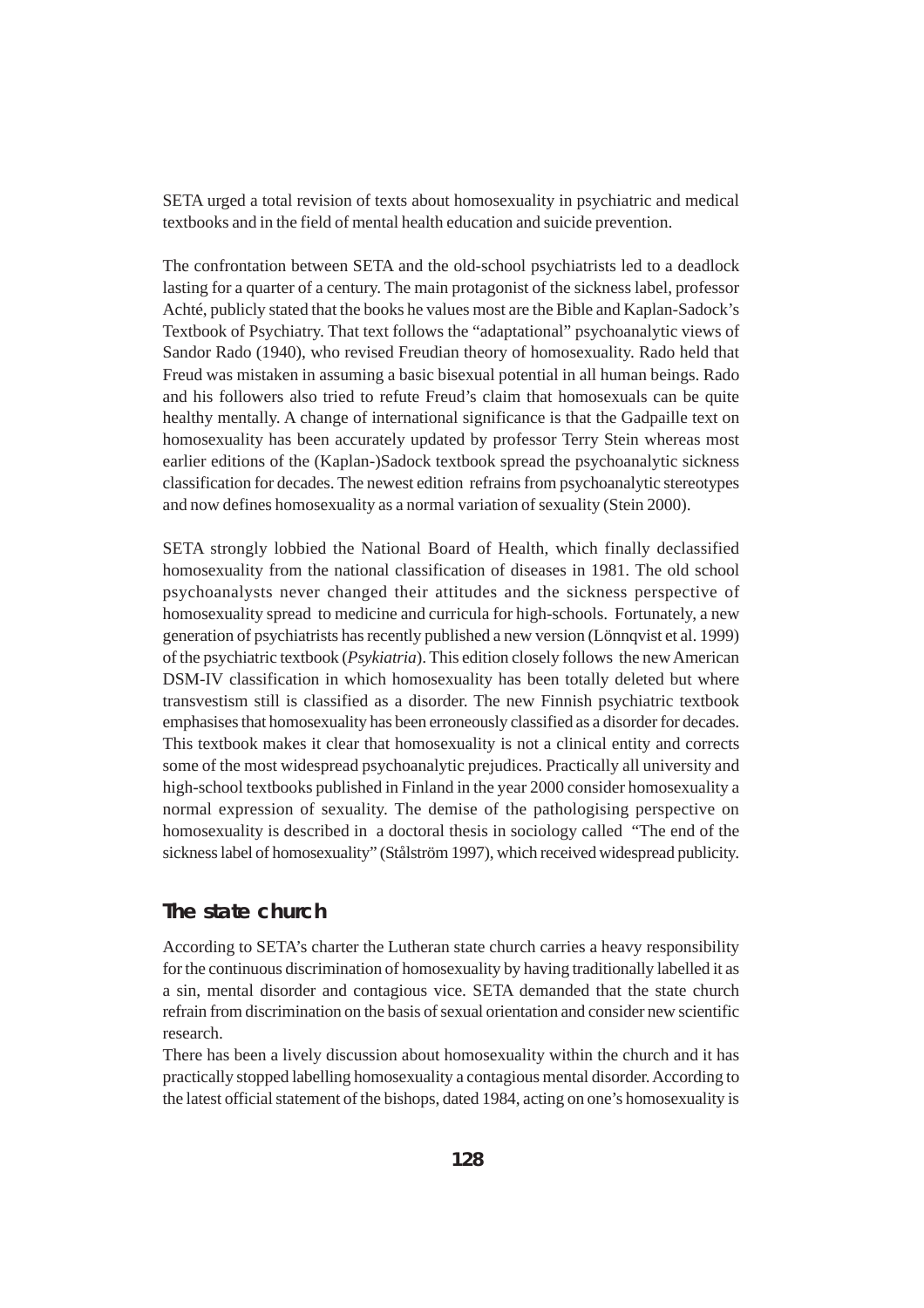still a sin. Since then two archbishops and several highly-placed theologians and ethicists have actually been in the forefront defending the human rights of homosexuals and people with AIDS. However, a person openly living as gay or lesbian will not be ordained a priest in the Finnish state church.

#### **International co-operation**

SETA's charter of 1976 states that homosexuals are being discriminated against in societies with a variety of political systems. SETA sees its work in Finland as part of the universal fight for equality and human rights, for ethnic, religious and sexual minorities. SETA demands that the Finnish government together with other Nordic countries works to ensure the equality of sexual minorities in the United Nations and other international bodies. Two members of SETA serve as part of a human rights group in the Finnish Ministry of Foreign Affairs. The group proposes recommendations for Finnish foreign policy on issues related to human rights of lesbians and gays.

SETA has been active internationally lobbying the Nordic countries through the Nordic Council for Homosexuals and the European Union through the International Lesbian and Gay Association. SETA was among the founding members of the International Council of AIDS Service Organisation founded in co-operation with the World Health Organisation SETA has assisted its Baltic and Russian sister organisations even during the time when organising for sexual equality was illegal in those countries. SETA has received continuous support from the American Psychiatric Association, American Psychological Association and the American Psychoanalytical Association. Members of SETA have participated in various international conferences.

## Social and Welfare Services of SETA

#### **Counselling and social work**

SETA's counselling services focus on the prevention of mental health problems. Sexuality and gender are such important dimensions of personality that the degree of self-acceptance and adjustment in these issues influences general well-being and mental health. Lesbian, gay, bisexual and transgendered people need a place where they are welcomed and where they can express their feelings and get positive feedback. SETA provides this environment and works particularly on self-esteem and self acceptance. SETA's work complements the formal counselling services. Professionals in official social work and health care do not always know how to interact with sexual minorities in an accepting and relaxed way. These professionals often lack expertise about problems of minority identity formation processes, coming-out, openness and self-discrimination.

SETA's counselling services include social work, telephone counselling and small group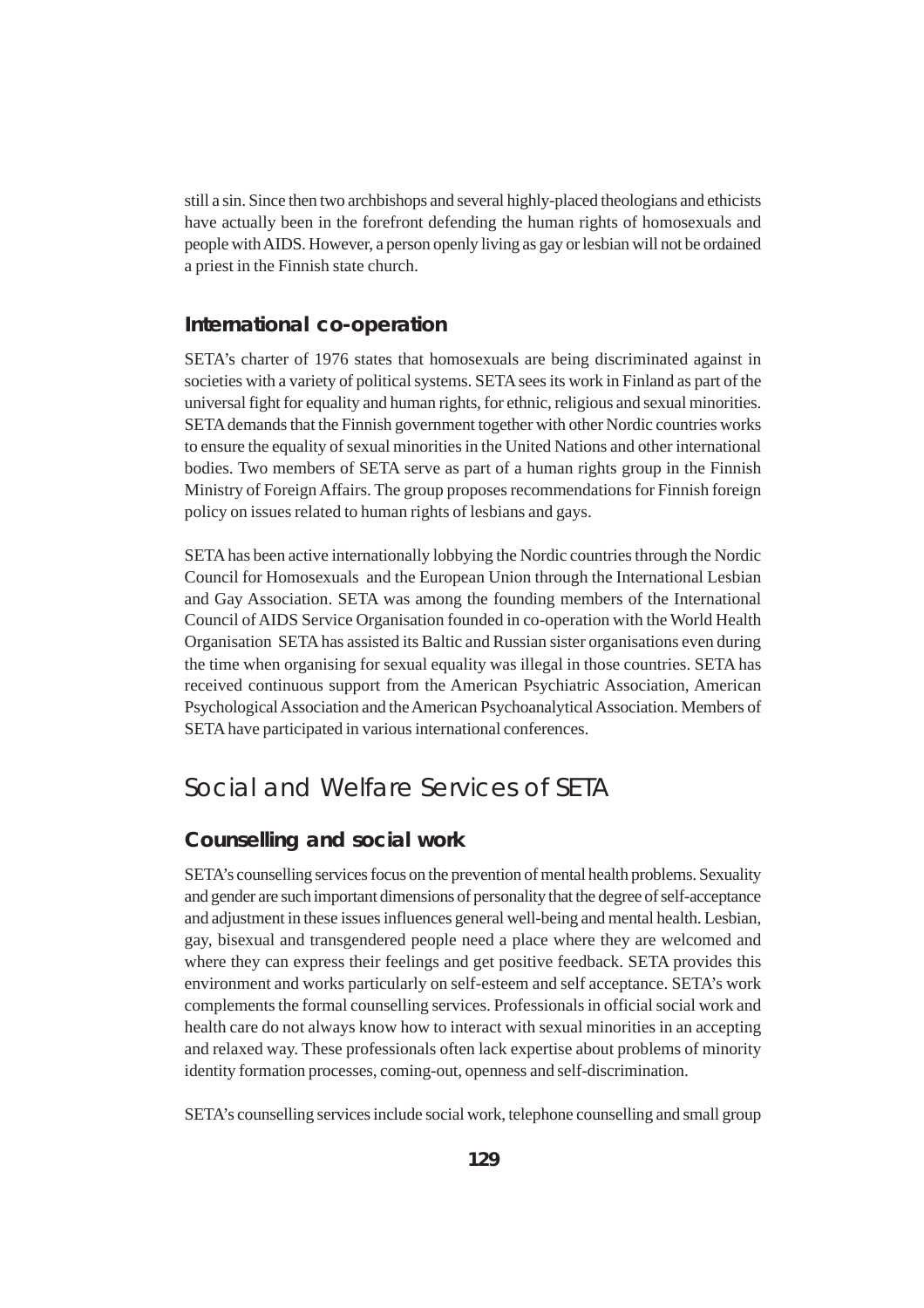activities. SETA has 19 member organisations, of which 12 are regional groups and the rest theme-oriented or professional groups, such as the alternative family group "Rainbow Families" and the Association of Lesbian and Gay Professionals within Social Work and Health Care. The national organisation of SETA has employed one social worker, one instructor and one secretary for education working in the Transgender Support Centre. Three of the regional organisations have part-time social workers and instructors.

SETA's counselling services are greatly dependent on volunteer work. There are 50 small groups all around Finland in the regional organisations serving the needs of individuals of different ages. There are special groups for adolescents, women living in same gender relationships, Christian gays, lesbians and bisexuals, people who mainly identify as bisexual, gay and bisexual men who are or have been living in a heterosexual marriage, the parents of gay and bisexual youth, and mature women planning retirement. One group offers action-oriented and camping activities for families with children, and another acts as a support group for people who have problems with substance use. Some of the groups offer unstructured discussion and activities and some involve discussions guided by a social work professional. These groups are especially valuable for participants when they are forming their own identity or are in the coming-out process. The Christian group is also important because the State Church does not yet encourage sexual minorities to accept themselves as people who have the right to engage in sexual relations with someone of their gender.

SETA currently also offers peer-group telephone counselling in eight Finnish cities. Telephone counsellors are volunteers, who receive special training for this job as well as updated training and supervision. This helps to ensure the quality and ethical level of counselling work. Phone calls deal with questions about homosexuality, bisexuality, transsexuality, transvestism, relationships, and problems of everyday life. Social work professionals guide the voluntary and training work of the organisations. They work to offer gay, lesbian, bisexual and transgendered people a peer group and means of participation in their communities, and to assure that the counselling work is based on up-to-date research and information.

#### **Training and information**

SETA and its member organisations arrange a rich variety of training and teaching services for the general population. SETA provides between 200 and 300 training or educational lectures every year. Lectures for high-school classes are often requested and are one of SETA's most popular forms of information provision. They are given by lesbians, gay or transgendered people themselves and include lots of interaction and dialogue with the audience. SETA's peer educators discuss questions of sexuality and gender, as well as everyday problems and gay/lesbian/transgender subcultures. The goals are to provide information to students that promotes their ability to deal positively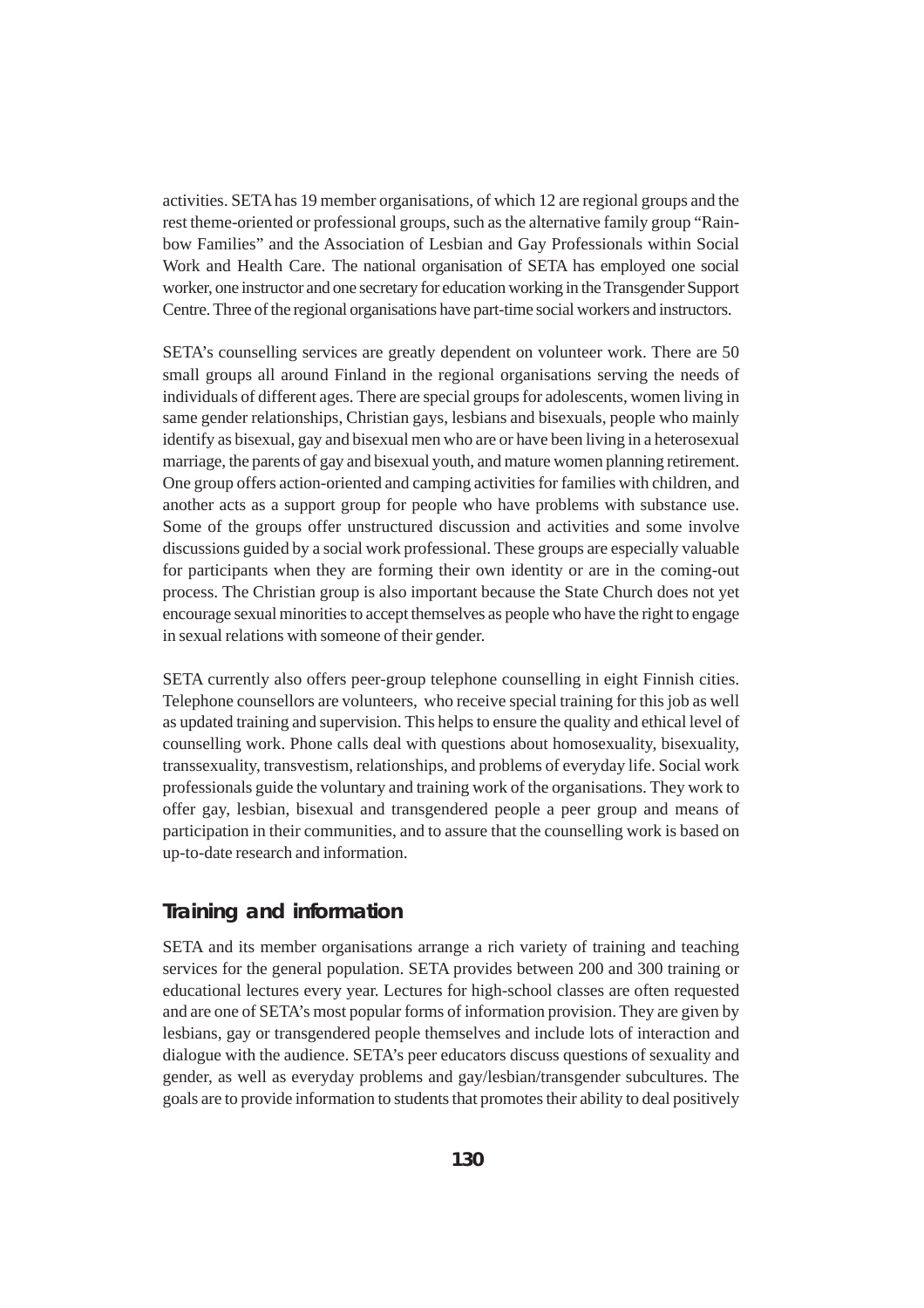and responsibly with their own sexuality and gender and to help them relate to people in various minorities. SETA also sends its peer educators to give talks and presentations for school theme days, lecture series and seminars. Most of the peer educators are volunteer workers who have received instructions in training techniques and counselling from SETA. SETA co-operates closely with the Association of Lesbian and Gay Professionals within Social Work and Health Care (STEAM), the Finnish Foundation for Sex Education and Therapy (SEXPO) and various educational institutes in order to provide training about sexuality, gender and minority problems for professionals and students in the fields of social work and health care. An important part of SETA's clientele consists of social workers and counselling professionals who need advice and supervision to help them in their jobs.

#### **Finnish AIDS council (HIV Council)**

SETA started its comprehensive preventive work in 1982, even before the first AIDS diagnosis in Finland. The organisation was concerned that, in addition to the spread of the disease itself, discrimination against gays would increase and attempts might be made to register the names of infected people and to forcibly quarantine them. SETA founded a health group in 1983 after the first Finnish AIDS diagnoses. The group was responsible for the production and dissemination of preventative information, personal counselling and providing referrals for those worried about a possible infection. The health group also trained the personnel in SETA's counselling services and co-operated with the medical personnel and the authorities of the National Board of Health. In practice, this meant psychological and medical counselling in SETA's office, and SETA's members became involved in producing and distributing leaflets, arranging training sessions and information campaigns in gay discos, giving information to the press and liaising with the medical team investigating AIDS.

In the beginning the National Board of Health did not consider AIDS a serious epidemiological problem. The public health care system was reluctant to provide anonymous medical services. SETA demanded free and anonymous HIV antibody testing with pre- and post-test counselling available in the whole country. This was deemed extremely important because of the great social risks associated with the infection becoming known to outsiders. SETA made several visits to the Minister of Health and the Director of the National Board of Health to demand appropriate and confidential testing and medical care.

The medical authorities took the situation seriously only after it became evident in 1984 that HIV could spread to the "general population". In 1985 the National Board of Health appointed an AIDS commission which took into account the demands of SETA and which was in accordance with the WHO General Program on AIDS. The commission took a thoughtful stand emphasising voluntary measures and information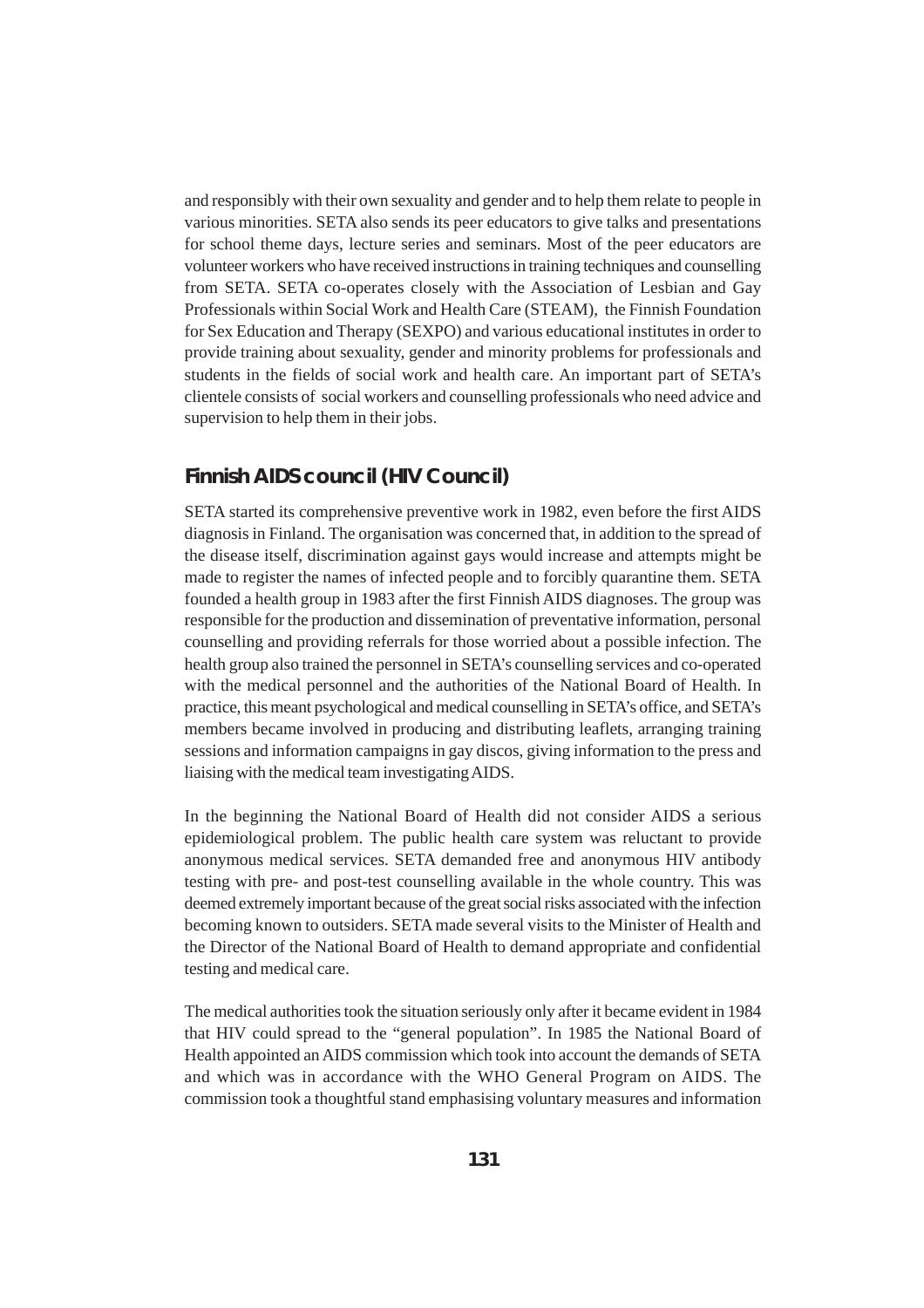provision. Its objective was to facilitate testing and to ensure that accurate information was provided to the general public. The commission rejected the demands by some medical researchers for large-scale testing and declaring HIV infection as a "dangerous communicable disease" instead of a "notifiable disease<sup>1</sup>". It was felt that compulsory reporting of names would impede the general willingness to be tested and thus contribute to the further spreading of HIV. In 1985 the National Board of Health began training health care personnel together with SETA's health group to promote their abilities to deal with HIV/AIDS situations. SETA and the National Board of Health edited a booklet for medical personnel about homo- and bisexuality (Nissinen 1985).

SETA took great care to maintain a positive attitude towards sex and reduce panic reactions. Information campaigns were specially tailored for each target group and considerations were made for the wide variation of human sexual behaviour. However, others chose a scare tactic. There were large signs attached to trains and buses warning that "AIDS IS A DEADLY SOUVENIR". In literature distributed to high school students and teachers homosexuality was falsely identified with risky practices. The booklets simply warned against "promiscuous" and "homosexual" relations. At this time, in the mid-1980's, SETA's simple brochure "Safer Sex" was the only source of information in which different forms of sexuality and sexual practices were discussed explicitly and honestly. This brochure also included practical and explicit advice on prevention. Tens of thousands of copies of this booklet were distributed by SETA to medical centres for distribution to their clients.

In 1986 the National Public Health Institute started co-operation with SETA to organise anonymous antibody-testing. This led to the founding of the Finnish AIDS Council. The steering group of the Finnish AIDS Council was enlarged to include not only members of the National Public Health Institute but also members of the Finnish Association for Mental Health. The AIDS Council network was extended to include six cities in Finland and was formally operated by SETA until the end of 1997 when it was restructured as an independent foundation, the HIV Foundation, to which SETA still elects board members.

Currently the activities of the Finnish HIV Foundation are directed toward the worried well and infected people and their significant others, irrespective of their sexual orientation

<sup>1.</sup> The classification "dangerous communicable disease" involves diseases which are easily communicable and may, under some circumstances justify involuntary detention of the infected person having diseases such as diphtheria, cholera and syphilis. SETA fought very hard against this alternative, as some conservative representatives of the medical profession initially suggested the internment of HIV positives to the deserted Seili Island, which is an old leper colony (Halonen, 1985).However, at the moment HIV infection is only classified as a "notifiable disease". This means that all HIV infections must be reported to medical authorities with or without personal identification. Diseases belonging to this category do not justify quarantine or involuntary detention per se. However, strict legal action is taken if an infected person threatens or is perceived to threaten other people with the infection. A legal precedent in Finland has classified "intentional spread of HIV" as equivalent to "manslaughter". (see Law on Communicable Diseases TTL 786/1986).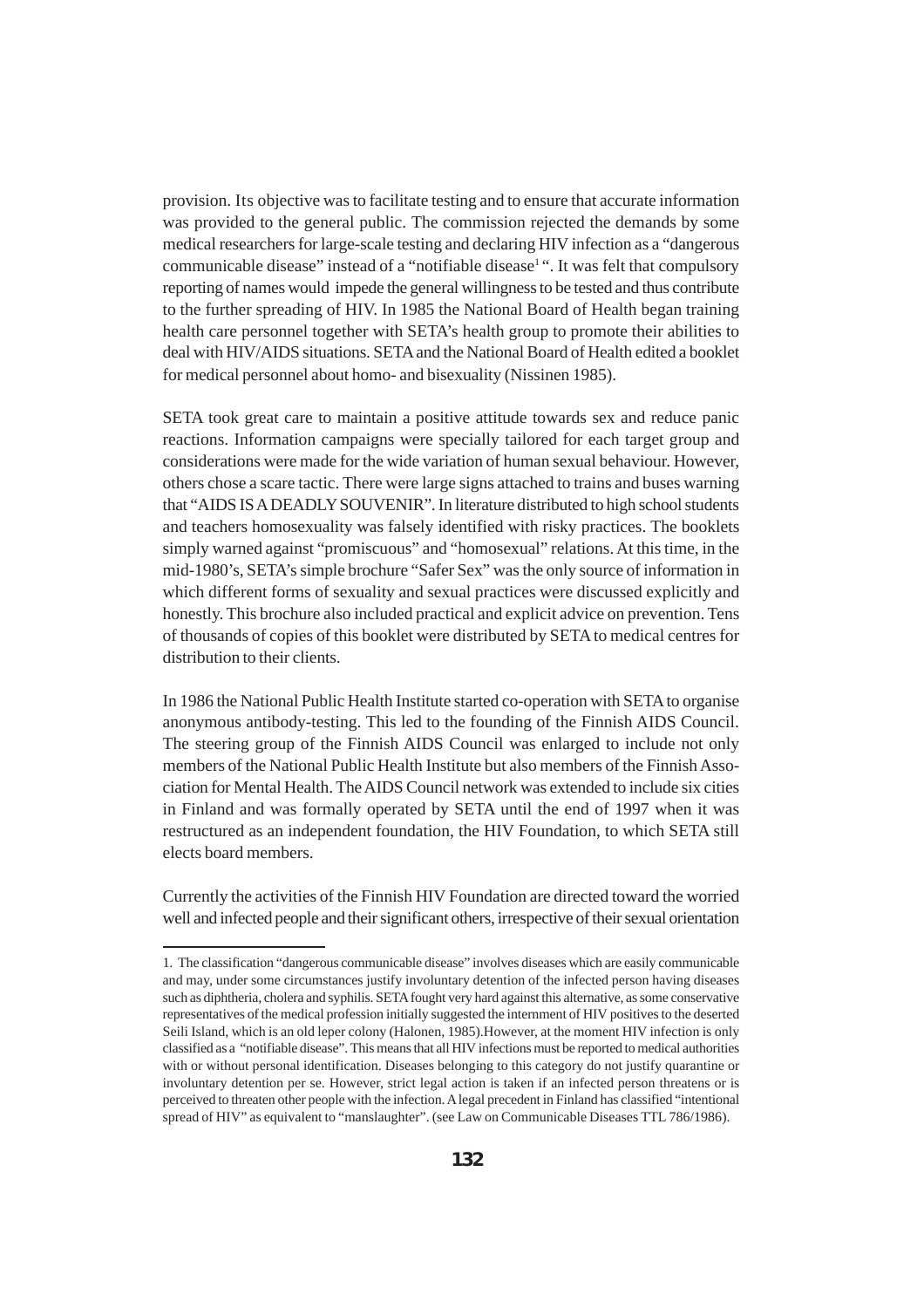or mode of transmission. The organisation offers telephone counselling, free and anonymous antibody-testing, and referrals to support persons or support groups. It also provides re-adjustment courses for infected persons and the services of a medical doctor, psychologist and social worker. This foundation distributes information about HIV, prevention and services. The foundation continues to support the guiding principles of The Finnish AIDS Council, a positive attitude towards sexuality, prevention of discrimination and defence of social safety and human rights. The HIV Foundation has grown into a recognised national institution (see Halinen 2000).

The number of registered HIV infections in Finland remained the lowest in Western Europe until 1999, partly due to the early information campaigns started by SETA already in 1982 and the traditional lack of large-scale sex saunas, backrooms and incoming sex tourism. The proportion of newly diagnosed infections obtained in male-to-male sex has steadily decreased in the last five years and they represented one third of all newly diagnosed sexually transmitted HIV infections in 2000. The proportion of new infections transmitted by needle-sharing intravenous drug use increased sharply during of 1999. (*The Department of Epidemiology, National Public Health Institute, epidemiologist Pekka Holmström , August 2000).*

#### **Transgender Support Centre**

From the beginning SETA has co-operated with transsexuals, whose physical appearance and biological sex does not correspond with their gender identity, and transvestites, men who occasionally express their feminine side in various ways, for example, by cross-dressing. Even within SETA these transgendered people have been a minority. Therefore the transsexuals formed their own organisation (Trasek) in 1984 and the organisation of transvestites ("Dreamware Club") was registered in 1996. Both organisations act as interest groups, arrange peer-group activities and work closely with SETA.

Transsexuals need sustained medical care and strong social support structures to enable them to live according to their gender identity. Their risks of marginalisation, depression and suicide would be considerable without care and support. Currently it is still difficult to obtain systematic supportive treatment for transsexuals in Finland. In the 1980's some transsexuals went abroad for operative treatment. Others received hormonal treatment in Finland without any other support. Many lost hope of a tolerable future and attempted or completed suicide.

Transsexuals who are genetically male still need a formal castration permit before sex correction surgery. Obtaining this permit is a long and arduous process and some requests are denied. As part of this process, a transsexual has to take a difficult examination, that many regard as invalid and unreliable. Transsexuals have problems finding social workers, therapists, psychologists, psychiatrists and medical doctors with sufficient expertise in transgender issues to provide them with services they need.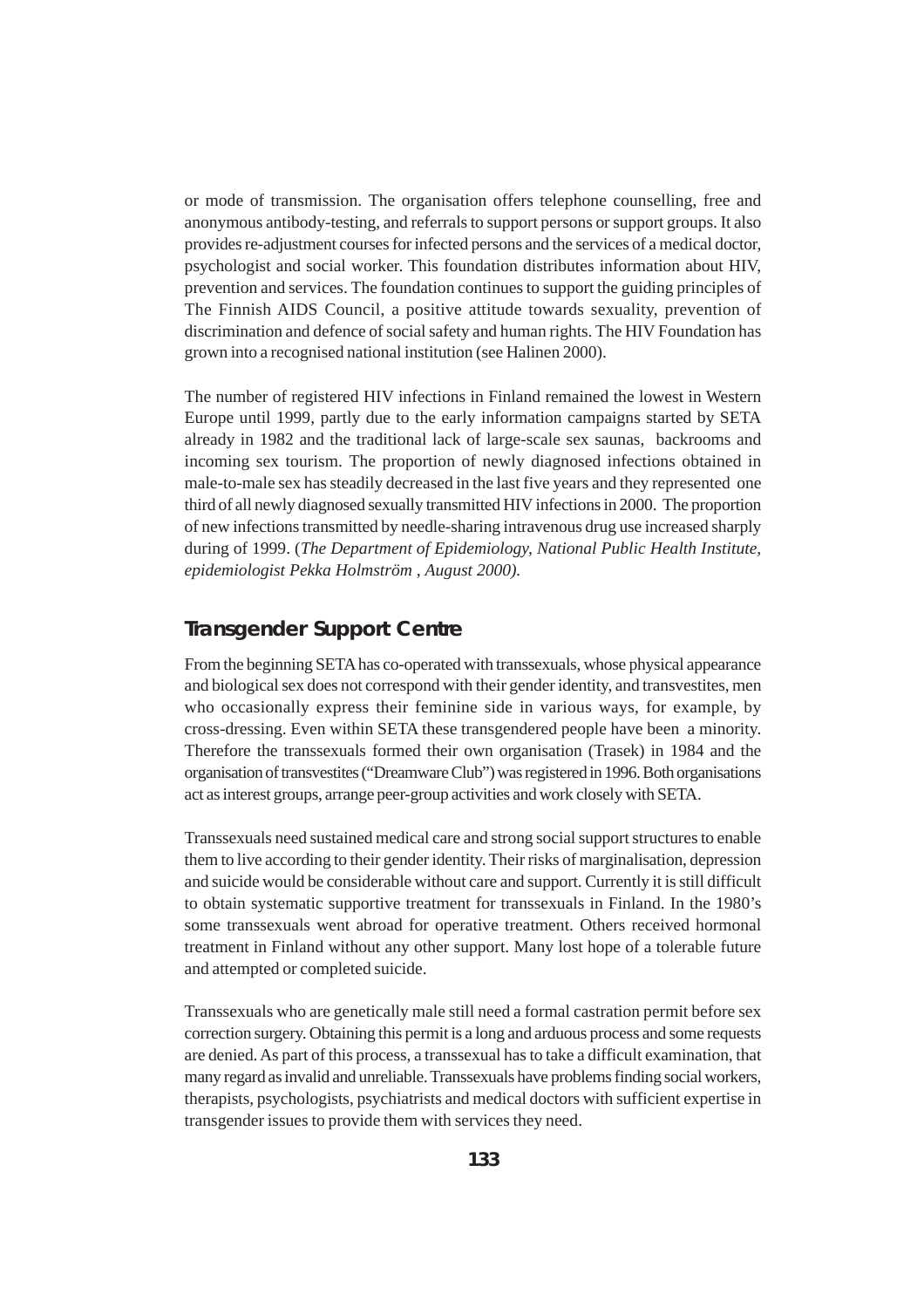Since the 1980's SETA and Trasek have tried to get social and welfare authorities to improve the health care system so that competent professionals are available to transsexuals. Finally, the National Research and Development Centre for Welfare and Health (STAKES) established a committee, to consider this matter and as a result a report was published in 1994 on the development of care and support services for transsexuals. This enabled SETA to establish the Transgender Support Centre as part of a three year project. This project, as well as many health-related projects in Finland has been funded by the Finnish Slot Machine Association. This association channels money from slot machine operations and lotteries to public health projects. The Finnish Ministry of Social Affairs and Health controls and directs these funds and also funds from the state budget to public health organisations (such as SETA, Trasek, the Finnish HIV Foundation and SEXPO).

The Transgender Support Centre has provided support services for transsexuals and transvestites and their significant others as well as consultant services for health care professionals and administrators. It has collected research findings and material about the needs of several client groups and produced information for health providers. Workers for the Centre defined and described the terminology and important concepts connected with issues that concern transgendered people. The Transgender Support Centre has identified and analysed problem areas and organised seminars, which have functioned as a forum for dialogue among transgendered people, health care authorities and professional helpers. In 1998 The Finnish Ministry of Social Affairs and Health organised a working group, with one transgendered individual, to clarify the societal position of transsexuals.

A social worker has been employed by the Transgender Support Centre to provide personal counselling and psycho-social support for the clients, to co-ordinate information, training and support work and to arrange training and consultations for professionals in the health care field. In addition, the Centre has organised peer support in the forms of telephone counselling, support persons, and small groups. So far all training has been free of charge with the exception of some courses.

In self-help groups of the Centre, the participants have been able to get to know and learn from others in a similar life situation in an emotionally safe environment and to get support for learning about and feeling compatible with their gender identity. There have been small groups for female-to-male transsexuals, transvestites, transsexuals under treatment, post-operative transsexuals, the significant others of transsexuals and transsexuals living in couple relationships. The Centre has prepared re-adjustment courses for those who have undergone surgery. Nevertheless the Centre cannot compensate for the great need for more transsexuals to receive proper care within the health care system.

The Transgender Support Centre has primarily served transsexuals and their significant others but the services can also be used by transvestites and other people going through a gender definition process. It is sometimes impossible to distinguish between transvestism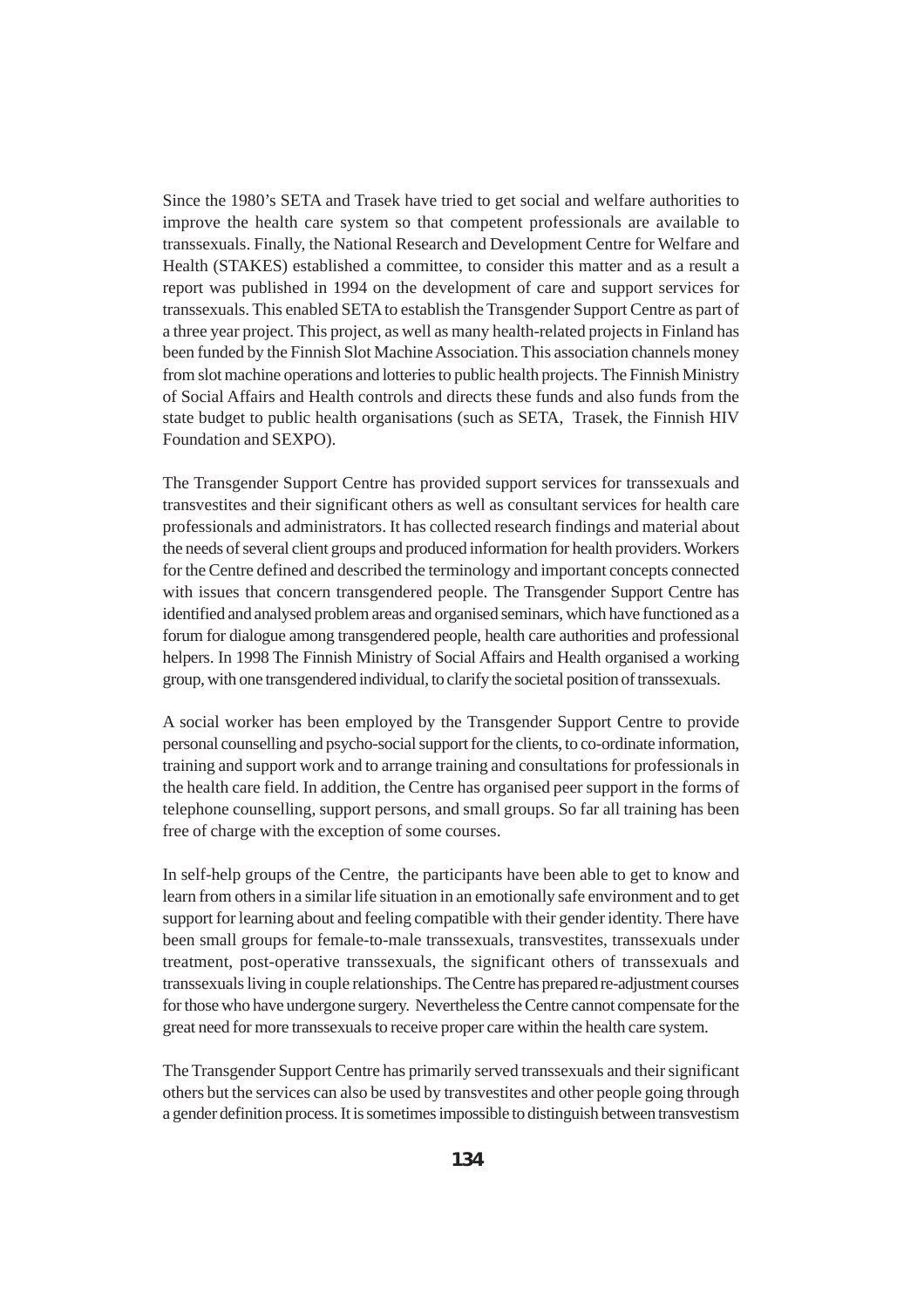and transsexualism. Some people living the life of a transvestite may have a gender identity close to that of a transsexual, but can manage without sex correction surgery. The degree of difficulty in adjustment and self-acceptance varies greatly among transgendered people. The Centre has provided care and support to many transgender people, so that they can better live with and handle the contradiction between their physical body and perceived gender identity without medical help.

Transvestites also need support to develop a positive identity and work through self-discrimination. They often need encouragement and unconditional acceptance of their transvestism to help them accept themselves and develop a life of openness and acceptance. They frequently need help with problems involving their partner and parental role, especially if their spouse is unaccepting of their transvestism.

The Finnish organisation for transvestites started a project in 1999 to gather and disseminate information about the life situation of transvestites for professionals in the field of social work and health care. The steering group of this project, that is funded by the Finnish Department of Health, consists of members of the Transgender Support Centre, the Finnish Association for Mental Health and the SEXPO Foundation. Such co-operation among sexuality and health organisations in Finland has been an effective commonly used strategy in working for shared goals.

#### **The development of meeting institutions and subcultures**

From the beginning SETA has tried to arrange safe meeting places for gays, lesbians, bisexuals and transgendered people. The most popular of these have been dance evenings and discos organised from the early 1970's a couple times a month in the largest cities. These social activities have had an important impact on liberation, development, identity and friendship formation for participants. Such social events have also been a source of funds for the social work and magazine of SETA and its associates. In 1984 SETA opened the first gay/lesbian disco in Helsinki. Discos and other meeting institutions operated by SETA are also based on the principle of integration, i.e., mixing gay, bi, transgender and straight populations and encouraging people to get acquainted with each other. The present disco operated by SETA foundation, called "Don't Tell Mama", is among the most popular discos of any kind in Helsinki. Today there are also several purely commercially operated bars and discos in the largest cities - Helsinki, Tampere and Turku - for gay/lesbian/straight/bi/trans populations. Once a year SETA arranges with its local membership organisations a "pride week" to join international organisations in commemorating the Stonewall-uprising in 1969, the symbolic birth of the modern gay liberation movements.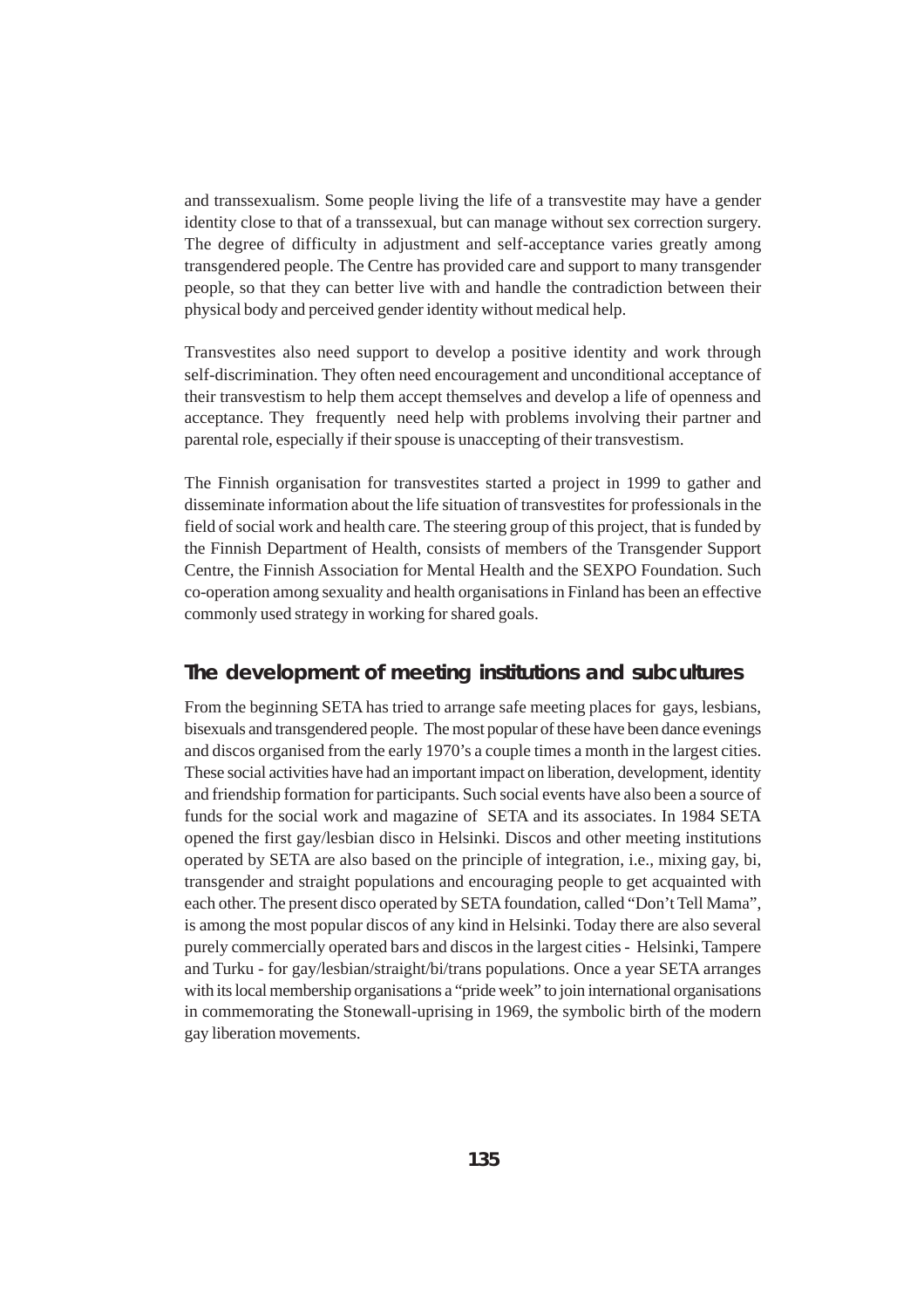#### **Lesbian and gay mental health professionals organise**

Until recently lesbian and gay professionals in the fields of social work and welfare have hidden their sexual orientation for fear of being stigmatised in professional contexts. To remedy the situation, a group of lesbians and gay people formed a professional network in the early 1990's. The goal of the network is to offer mutual professional support and training. This new organisation, founded in 1996 and called the Finnish Association of Lesbian and Gay Professionals within Social Work and Health Care (STEAM), has organised conferences and seminars on issues such as identity, openness, same-gender relationships, and alternative forms of parenting. STEAM has also founded a network of therapists, to whom SETA can refer clients needing supportive therapy. STEAM closely monitors issues concerning gay and lesbian professionals in Europe and the United States and co-operates with the European Association of Lesbian and Gay Psychologists, the American Association of Gay and Lesbian Psychiatrists and the American Psychiatric Association.

The gay, lesbian and transgender movements within SETA have worked hard and productively to end formal inequalities. SETA celebrated its 25th anniversary on May 29, 1999. Most of the basic demands of the 1976 charter have been met and a new charter has to be written for the new millennium, when Finland may be finally achieving an international leadership position, not only in gender equality, but also in the protection of equal rights and sexual health of sexual and gender minorities. As early as 1980 an American social anthropologist in his study of the Finnish gay and lesbian movement summarised the moral effect of the movement:

"When a self-help organisation takes on primarily a political role, it in effect becomes the ombudsman for the minority in question... The gay self-help groups have made positive and tangible contributions to gay people, as well as, I believe to the societies in which they occur. Not only in terms of personal growth and change (providing more social alternatives, community and identity) but also as a vehicle of change. Ultimately such grass-roots activity is what participatory democracy is all about - people in action on their own behalf" (Fitzgerald 1980, 199).

A whole post-Stonewall generation has matured from street activists and demonstrators into experts in their own fields, where many of the activists continue their work for sexual equality and health. They have realised in their own lives the famous motto of Mahatma Gandhi: "You must be the change you want to see in the world".

*The authors thank SETA's social worker Kaija Kurkela for her critical comments and information about SETA's counselling work, the Secretary General of SETA, Rainer Hiltunen, for his lawyer's point of view, Maarit Huuska, the social worker of the Transgender Support Centre, Markopekka Vauramo, the counsellor of SETA's*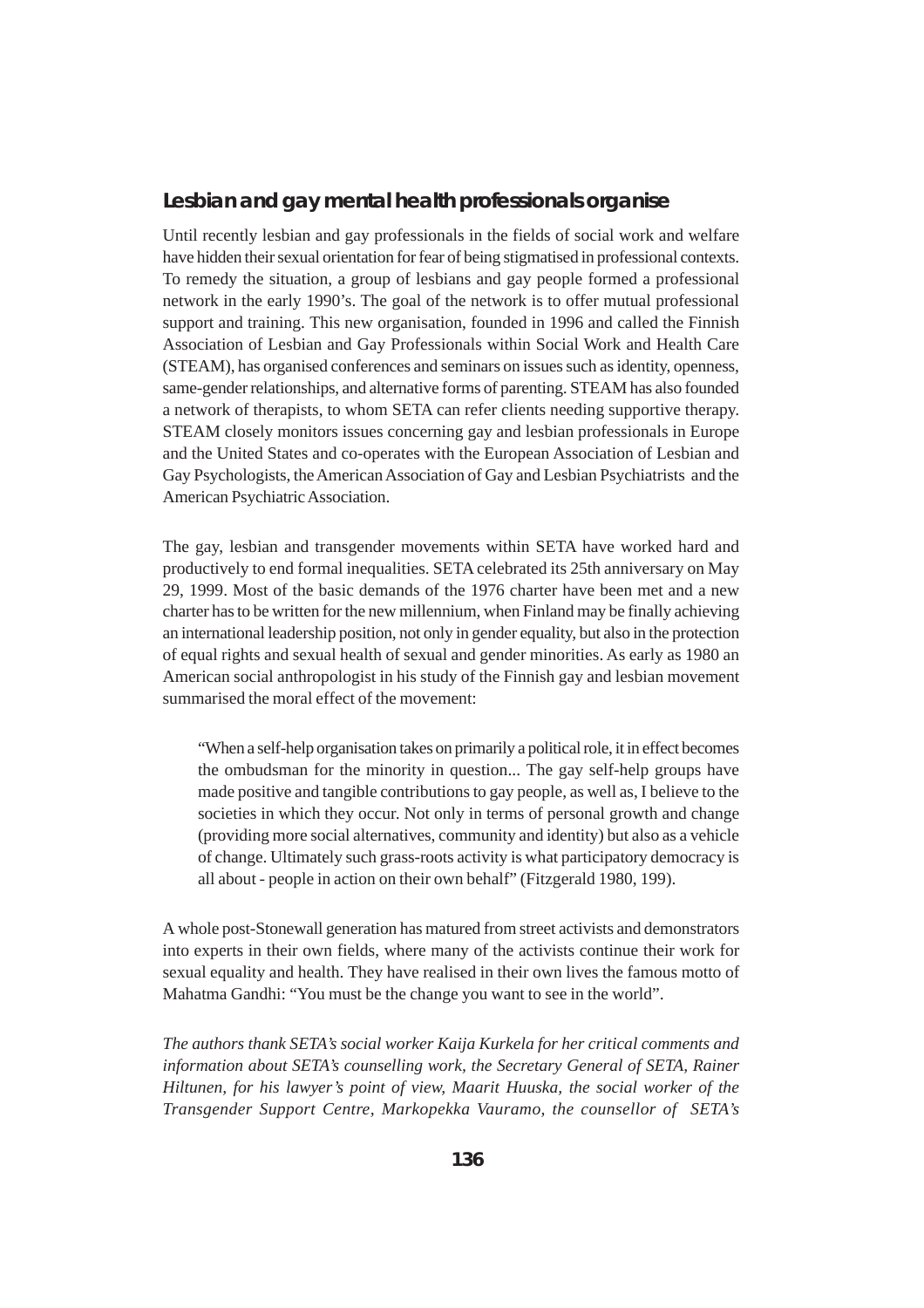*Transgender Support Centre, Gus Nasmith, chairperson of the American organisation AIDS, Medicine and Miracles for his long experience in comparative comments on the American and Finnish situations, professor Pauli Leinikki of the National Public Health Institute for the latest information on the HIV situation in Finland, and Tauno Matikainen and Tom Heikkinen for their support and constructive critique.*

*.*

#### **References**

- Achté, Kalle, Alanen, Yrjö O., Tienari, Pekka. 1976. Psykiatria (Psychiatry). Porvoo: WSOY.
- Bell, Alan P., Weinberg, Martin S. 1978. Homosexualities. A study of diversity among men & women. Bloomington IN: Indiana University Press.
- Bergler, Edmund. 1958. Counterfeit sex. New York NY: Grune and Stratton.
- Bieber, Irving et al. 1962. Homosexuality. A psychoanalytic study. New York NY: Basic Books.
- Fitzgerald, Thomas. 1980. Gay self-help groups in Sweden and Finland. *International Review of Sociology,* 10, July-December, 15-24.
- Halinen, Isto. 2000. Ruohonjuuritasolta dynaamiseen imagoon? AIDS-tukikekuksen kehitysvaiheet kolmannen sektorin näkökulmasta. (From grass roots level to a dynamic imago? The developmental stages of the Finnish AIDS Council). PD thesis, Tampere University.
- Heikkinen, Teppo. 1991. Homoseksuaalisuus oppikirjoissa (Homosexuality in school textbooks). *Nuorisotutkimus,* 9, 2, 27-32.
- Hooker, Evelyn. 1957. The adjustment of the male overt homosexual. *Journal of Projective Techniques*, 21, 18-31.
- Huotari, Kari and Lehtonen, Jukka. 1999. Miesten välinen seksi (Sex between men). In Lehtonen, Jukka (Ed.) Homo Fennicus. Miesten homo- ja biseksuaalisuus muutoksessa (The homo- ja bisexuality of men in change). Helsinki: Sosiaali- ja terveysministeriö.
- Hämäläinen, Veli-Pekka. 1991. Ihminen ja yhteiskunta Homo et societas (The human being and society). Facsimile edition of volume 1-2, 1968. Helsinki: Kustannusvastuu.
- Kinsey, Alfred C., Pomeroy, Wardell B., Martin, Clyde E. 1948. Sexual behavior in the human male. Philadelphia PA: W.B. Saunders.
- Kinsey, Alfred C. et al. 1953. Sexual behavior in the human female. Philadelphia PA: W.B. Saunders.
- Lehtonen, Jukka, Nissinen, Jussi, Socada, Maria (Eds.). 1997. Hetero-olettamuksesta moninaisuuteen (From the hetero-assumption to pluriformity). Helsinki: Edita.
- Lönnqvist, Jouko, Heikkinen, Martti, Henriksson, Markus, Marttunen, Mauri, Partonen, Timo (Eds.) 1999. Psykiatria (Psychiatry). Helsinki: Duodecim.
- Nissinen, Jussi.1985. Homo- ja biseksuaalisuudesta (On homo- and bisexuality). Helsinki: National Board of Health.
- Rado, Sandor. 1940. A critical examination of the concept of bisexuality. *Psychosomatic Medicine*, 2, 459-467.
- SETA 1976. SETA:n periaateohjelma (SETA's charter). *SETA-lehti* (SETA Magazine). 2/1976, 7-14.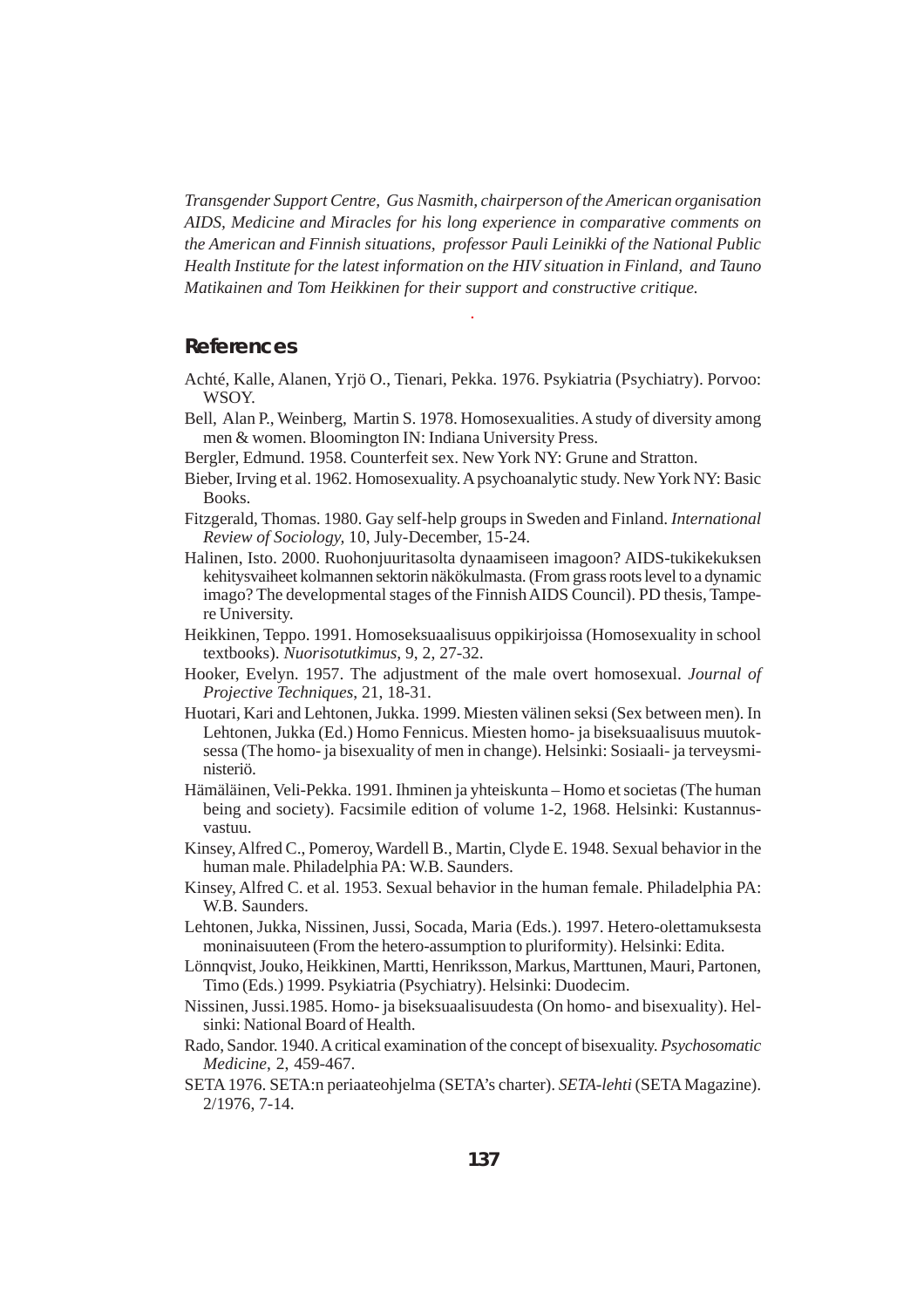- Sievers, Kai and Stålström, Olli (Eds.). 1984. Rakkauden monet kasvot. Homoseksuaalisesta rakkaudesta, ihmisoikeuksista ja vapautumisesta (The many faces of love. On homosexual love, human rights and liberation) Espoo: Weilin + Göös.
- Socarides, Charles. 1978. Homosexuality. Psychoanalytic theory. Northvale NJ: Jason Aronson.
- Stein, Terry. 2000. Homosexuality and homosexual behavior. In Sadock, Benjamin (Ed.) Comprehensive Textbook of Psychiatry,. VII edition, Philadelphia PA: Lippincott William & Wilkins, 1608-1630.
- Stålström, Olli. 1997. Homoseksuaalisuuden sairausleiman loppu (The end of the sickness label of homosexuality). Helsinki: Gaudeamus. (PhD thesis).
- Stålström, Olli. 2000. English-language bibliography of gay and lesbian literature located in Finland. http://www.uku.fi/departments/sociology/biblioe.html
- Tielman, Rob. 1982. Homosexualiteit in Nederland. Studie van een emancipatiebeweging (Homosexuality in the Netherlands. A study of an emancipation movement). Amsterdam: Boom Meppel.

#### **Recommended new finnish sexological and sociological literature on lesbians, gays, bisexuals and transgendered people**

- Autere, Hanna. 1996. Lesboperhe ja päivähoito (Lesbian families and child day care) Seta-julkaisut. Helsinki: Seksuaalinen Tasavertaisuus SETA ry.
- Haavio-Mannila, Elina and Kontula, Osmo. 1995. Sexual pleasures enhancement of sexual life in Finland, 1971-1992. Dartmouth: Aldershot.
- Hekanaho, Pia Livia, Mustola, Kati, Lassila, Anna and Suhonen, Marja (eds.). 1996. Uusin silmin – lesbinen katse kulttuuriin (With new eyes –a lesbian gaze on culture). Helsinki: Helsinki University Press.
- Huotari, Kari. 1999. Positiivista elämää. Hiv-tartunnan saaneiden selviytyminen arjessa (Positive life. How HIV positives cope in everyday life). Helsinki: Helsinki University. [PhD Dissertation in Social Work]
- Isaksson, Eva. 1994. Homona ja lesbona Euroopassa (As gay and lesbian in Europe). Seta-julkaisuja 4. Helsinki: Organisation for Sexual Equality SETA. Latokangas, Pirjo. 1994. Tie hämmennyksestä sitoutumiseen. Homomiehen identiteettikehitys (From confusion to integration. Identity development of gay men).
- Lehtonen, Jukka. 1995. Seksuaalivähemmistöt koulussa (Sexual minorities in school). Helsinki: Organisation for Sexual Equality SETA.
- Luopa, Pauliina. 1999. Lesboidentiteetin kehitys näkyväksi ja avoimeksi elämän tavaksi. Historiallinen ja elämänkaarellinen ratkaisu (The development of a lesbian identity into an open lifestyle). Helsinki: Organisation for Sexual Equality SETA.
- Kaskisaari, Marja. 1995. Lesbokirja (Lesbian book). Tampere: Vastapaino.
- Lehtonen, Jukka. 1995. Seksuaalivähemmistöt koulussa. (Sexual minorities in school). Helsinki: Organisation for Sexual Equality SETA. Löfström, Jan. 1994. The social construction of homosexuality in Finnish society,
- from the late nineteenth century to 1950s. University of Essex. [PhD Dissertation in Sociology].
- Löfström, Jan (Ed.) 1998. Scandinavian homosexualities. Essays on gay and lesbian studies. New York NY: Harrington Park Press.
- Löfström, Jan. 1999. Sukupuoliero agraarikulttuurissa. (Gender difference in the agrarian